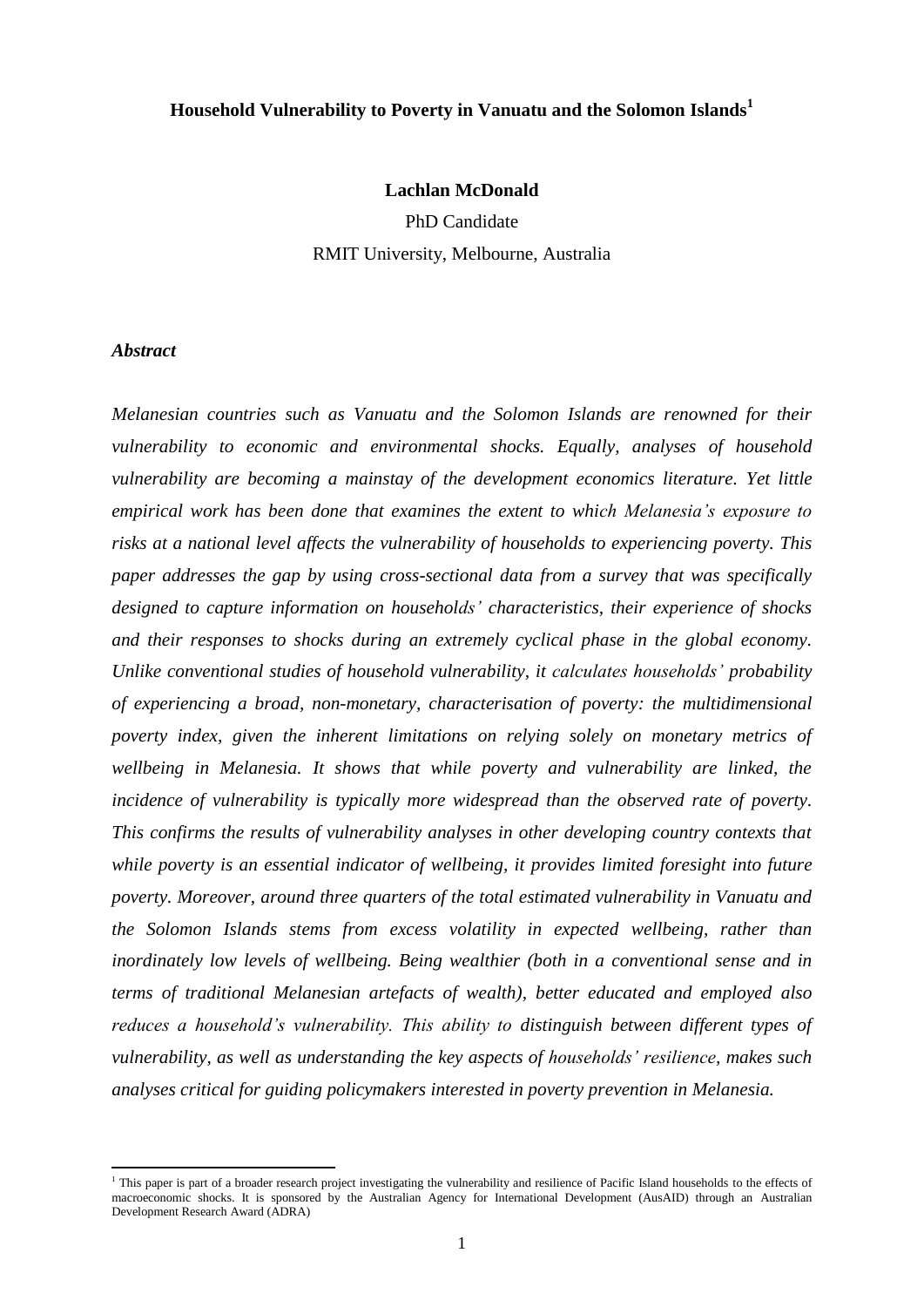### **1. Introduction**

Analyses of household vulnerability are becoming increasingly prominent in the development economics literature. In large part, this has reflected the emerging understanding that, in order to reduce poverty, policymakers need information on both the current incidence of poverty and also the magnitude of the threat of poverty, measured *ex-ante* (Calvo and Dercon, 2005). Such a perspective implicitly recognises that poverty is a stochastic phenomenon. To that end, while the current incidence of poverty is a critical indicator of wellbeing it provides limited foresight into future poverty. Rather, whether a household is likely to fall into poverty in the future is also determined by its exposure to a variety of different shocks as well as its ability to effectively cope in the face of shocks.

Yet little empirical work has been done that examines the vulnerability of households in Melanesian countries, such as Vanuatu and the Solomon Islands to experiencing povetry. This is despite the fact that both countries are renowned for being acutely vulnerable to economic and environmental shocks at a national level.

Using unique cross-sectional data of household characteristics, households' experiences of shocks and their responses to shocks, this paper addresses this gap. It estimates the *ex-ante* risk that households in Vanuatu and the Solomon Islands will, if currently non-poor, experience poverty one period ahead, or if currently poor, remain in poverty. It follows an approach to estimating vulnerability originally devised by Chaudhuri, *et al.* (2002) that has been widely used in a number of developing country contexts when only cross-sectional data are available.

The paper makes a number of important contributions. By combining empirical survey data with sophisticated modelling techniques it provides a recent and detailed account of vulnerability in Melanesia. It also makes a contribution to the vulnerability literature more broadly by estimating households' vulnerability to a broader measure of poverty; specifically multidimensional poverty, drawing on Alkire and Foster's (2011a) approach for calculating a Multidimensional Poverty Index (MPI). It therefore builds on Jha and Dang (2010) who relied on aggregate household income and expenditure data for Papua New Guinea (PNG) from 1996. The use of the MPI as a proxy for wellbeing, rather than more conventional monetary metrics like consumption, reflects the inherent limitations on relying solely on monetary metrics of wellbeing in Melanesia.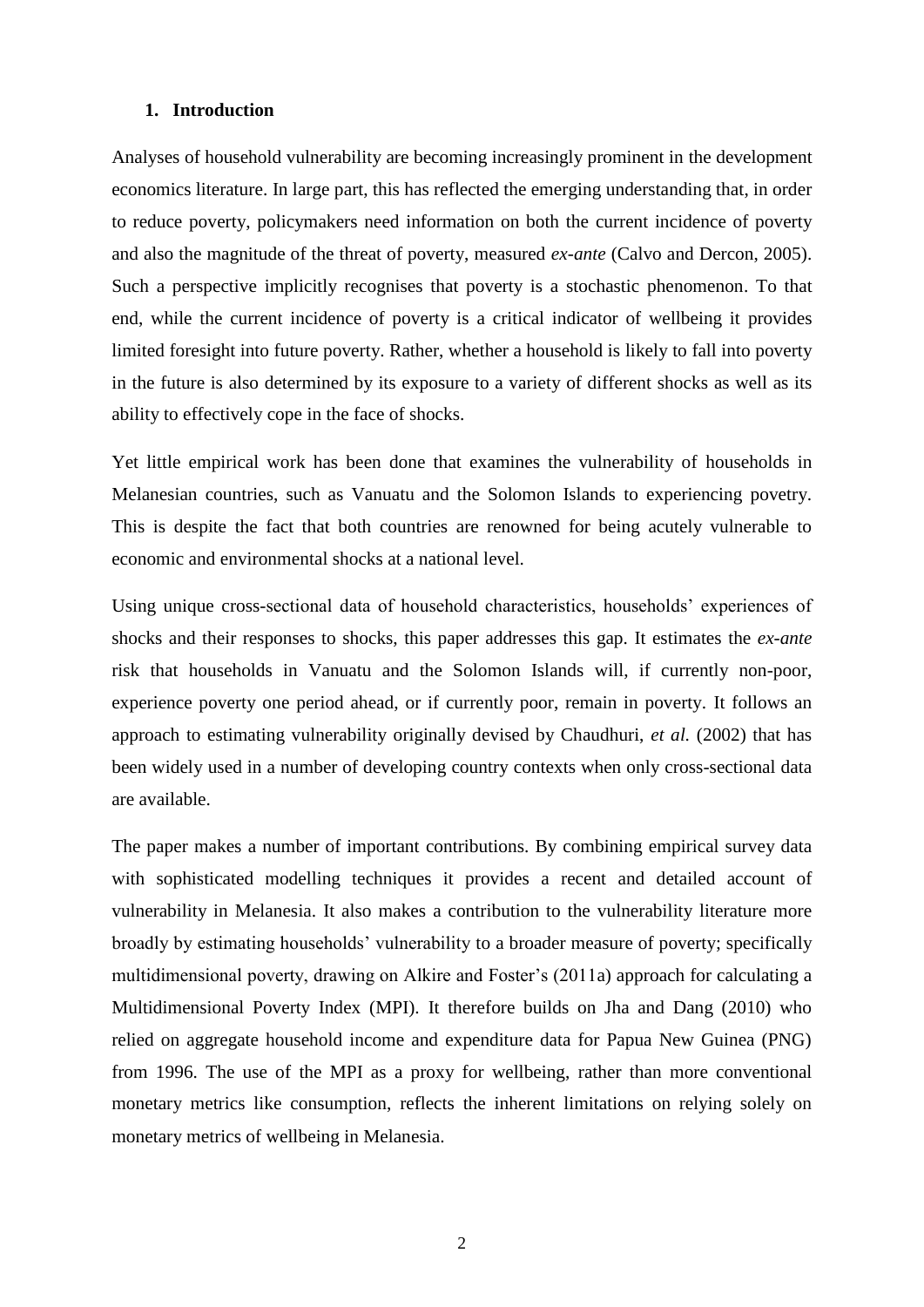Also, to the extent that it identifies those households that are likely to be poor in the future, the paper is of particular interest to policymakers interested in designing social protection policies in Melanesia.

The proceeding sections are organised as follows: Section 2 provides a review of the empirical literature measuring household vulnerability; Section 3 outlines the methodology, including the econometric specification for estimating vulnerability; while Section 4 details the results; and Section 5 concludes.

## **2. Literature Review**

The World Bank articulated in its 2000/01 World Development Report that sustainable poverty reduction required a forward-looking approach to reducing vulnerability (World Bank, 2000). By concentrating on the different risks facing households and communities, as well as the formal and informal strategies for dealing with risks, the report was instrumental in helping to shift thinking on effective social protection. In particular, it noted that preventing future poverty, via reducing a household or community's vulnerability to risk was just as important as alleviating the current incidence of poverty (Moser, 2001). As a consequence, attempts to operationalise vulnerability are rapidly becoming a cornerstone of development economics, as evidenced by the rapid propagation of papers with vulnerability and poverty in the title (Guimarães, 2007). Unlike static measures of poverty, vulnerability assessments provide a framework for explaining susceptibility to harm, and for guiding actions to enhance wellbeing through the reduction of risk (Adger, 2006; Dercon, 2006).

Economic assessments of vulnerability include macro country-level assessments of vulnerability and micro-theoretic analyses that focus chiefly on households. One of the better-known macro indices is the Economic Vulnerability Index (EVI), which asserts that some states are economically vulnerable to the extent that the dual risks of natural hazards or trade- and exchange-related economic shocks will hamper economic development (Guillaumont, 2010). In this sense, the focus is on institutional capacity to deal with the effects of exogenous shocks at a national level, with vulnerable countries those that are unable to prevent deterioration in their national income or the human development of their citizens in the face of natural and economic shocks.

Two classifications have been created by the United Nations to reflect such national vulnerability; namely, Least Developed Countries (LDCs) and Small Islands Developing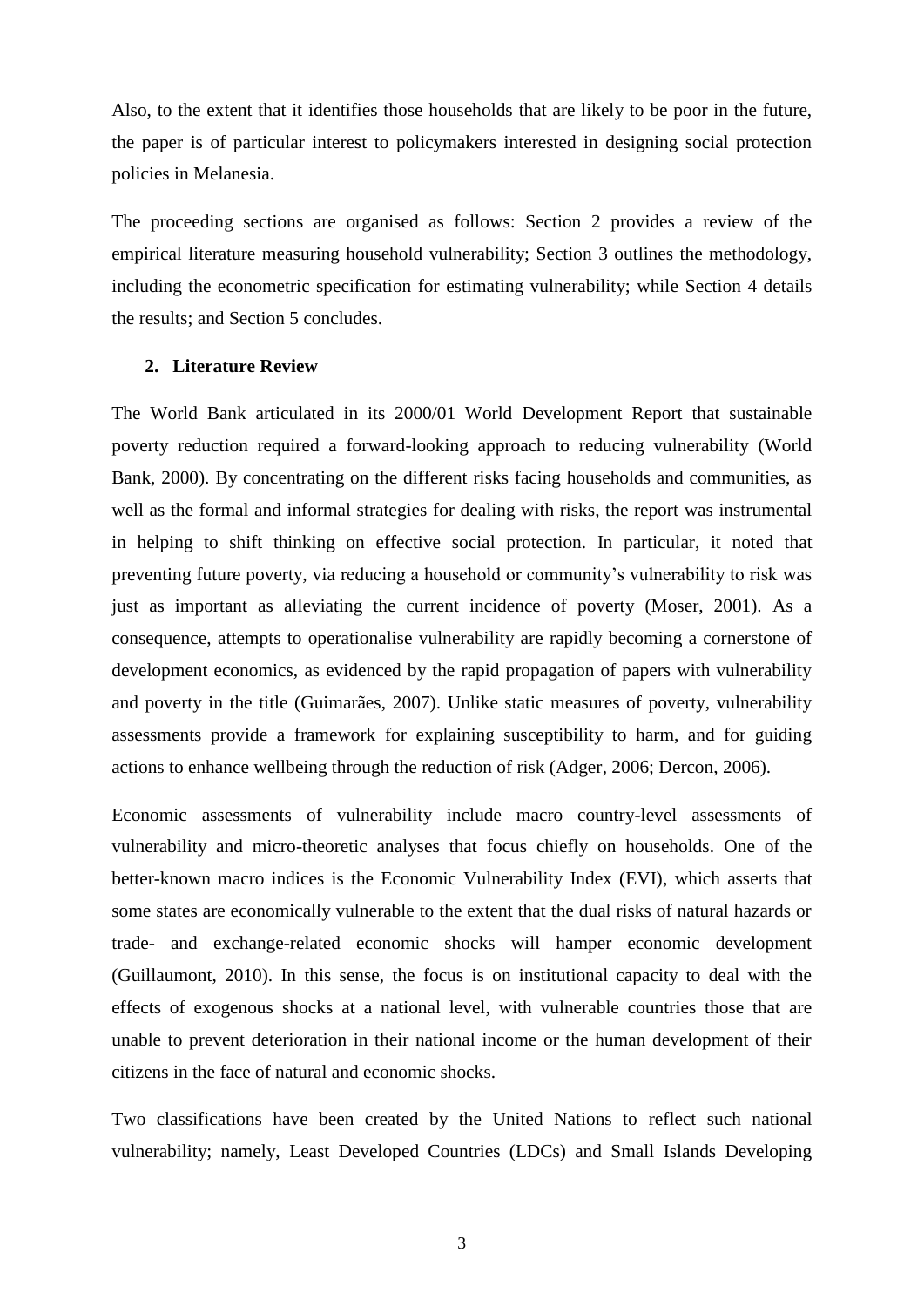States  $(SIDS)$ .<sup>2</sup> These classifications explicitly recognize the unique development challenges facing the most vulnerable countries. They are used to attract special international support for development, including special and differential trade provisions at the World Trade Organisation (WTO) and concessional loan arrangements from the World Bank (WTO, 2013; World Bank, 2012). 3 Fulfilling all Overseas Development Assistance (ODA) commitments to LDCs is also one of the commitments of Millennium Development Goal 8: Global Partnerships for Development (United Nations, 2013). Both Vanuatu and the Solomon Islands, the focus countries for this analysis, are LDCs and SIDS – the latter also acknowledging that they share the peculiar vulnerabilities of small islands including limited size, remoteness and exposure to natural disasters. Indeed, it is well accepted that the island nations of the south-west Pacific, which include Vanuatu and the Solomon Islands, are particularly exposed to the effects of economic shocks and natural hazards (McGillivray, *et al*. 2008; Naudé, *et al*. 2009; Guillaumont, 2010). The vulnerability to these shocks, in turn, reflects the combination of each country's innate shock exposure as well as the institutional limitations that prevent these states from being able to effectively mitigate the risks (Santos-Paulino, 2011).

Yet how this broad view of vulnerability is transmitted to individual households in Melanesia is little known. To be sure, Melanesian households are exposed to the effects of an array of different shocks: including covariate international economic shocks (in particular terms-oftrade shocks associated with international commodity price inflation), environmental hazards and other idiosyncratic shocks that affect individual households. However, little primary research has been done to estimate the impact that these are likely to have on households' future wellbeing. Put simply, there are few estimates of households' vulnerability to poverty, and what work there has been done has had to rely on sparse and often unreliable macro– level data (Feeny, 2010). Jha and Dang (2010) found that a substantial proportion of PNG households are indeed vulnerable to poverty as a result of risk, with vulnerability varying across region, household size, gender and education. To some extent this provides a useful counterpoint to more stylised views regarding vulnerability in Melanesia; in particular, that

1

 $<sup>2</sup>$  LDCs are defined as "low-income countries suffering from the most severe structural impediments to sustainable development" (United</sup> Nations, 2011). There are three criteria for a country to be afforded LDC status: low income, human vulnerability and economic vulnerability. The third is based on the EVI.

<sup>3</sup> The International Development Association (IDA) is one of the two development institutions at World Bank; in addition to the International Bank for Reconstruction and Development (IBRD). The IDA is responsible for providing; *inter alia* long-term interest-free loans to developing countries. While the IDA does not explicitly take LDC status into account, all but two LDCs are eligible for such loans (World Bank, 2012).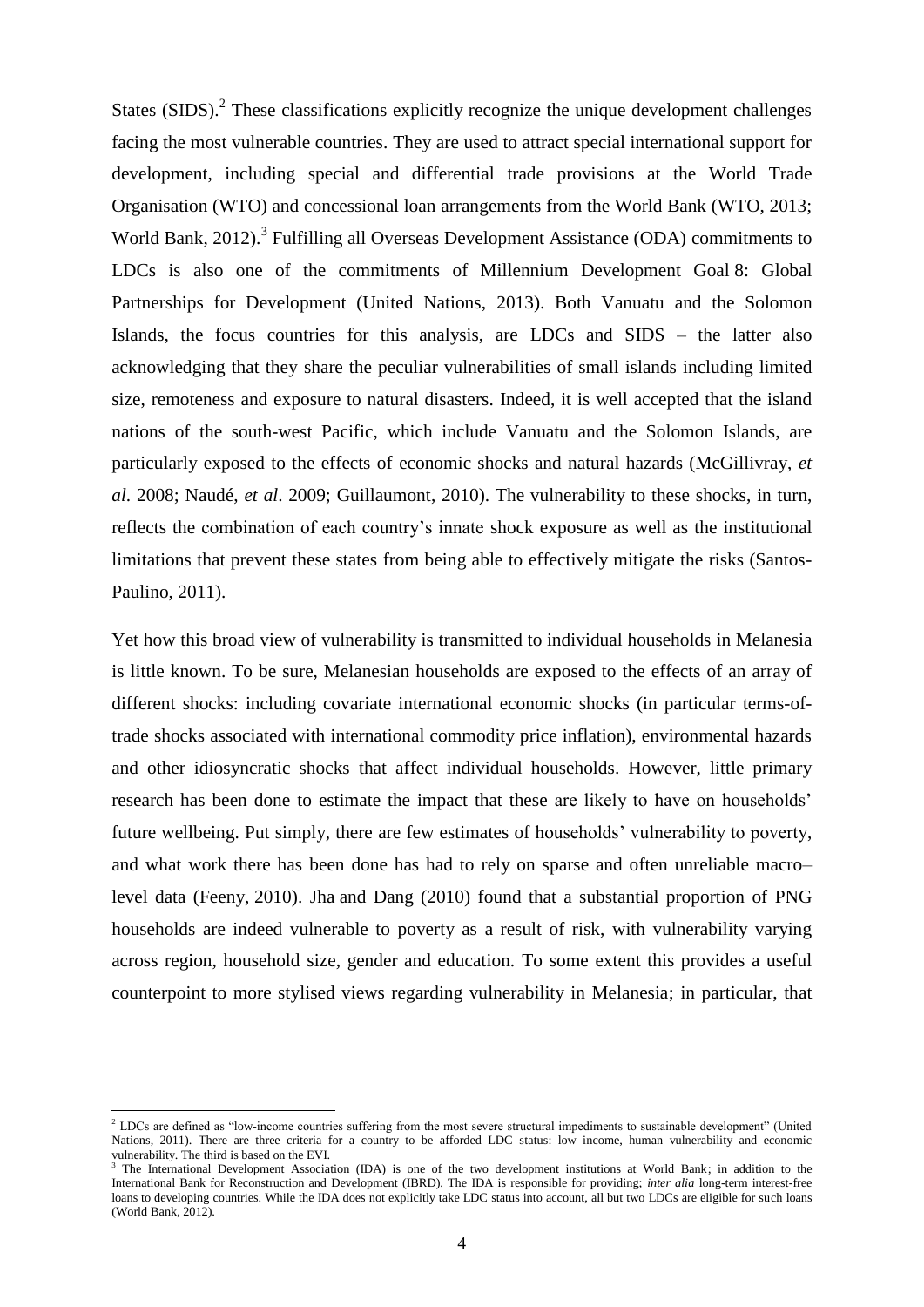the prominence of the "traditional economy" insulates households from macroeconomic events, such as the Global Economic Crisis (GEC) (Regenvanu, 2009).<sup>4</sup>

An in-depth analysis of households' vulnerability to poverty in Melanesia is therefore warranted. Accordingly, this paper draws on an approach initially devised by Chaudhuri, *et al.* (2002) to estimate households' vulnerability as the probability of experiencing MPIpoverty one period into the future. The selection of this approach, over a range of available options, reflects the general trend in the empirical economics literature, which appears to be settling on it as the preferred approach (Zhang and Wan, 2009,  $p278$ ).<sup>5</sup> The analysis also draws from the literature on vulnerability as uninsured exposure to shocks (see: Amin, *et al*. 1998; Glewwe and Hall, 1998; Corbacho, *et al*. 2007) in that it concentrates on households' exposure to specific macroeconomic and other shocks – in particular the sharp increase in international food and fuel prices in the lead up to the Global Economic Crisis (GEC) and the GEC itself.

The broad popularity of estimating vulnerability as the probability of experiencing future poverty is likely to reflect three primary advantages. Firstly, it produces results that are analogous to more established poverty measures, including a headcount measure of vulnerability (Alwang, *et al.* 2001). Secondly, it sheds light on the relationship between vulnerable and poor households; by expressing vulnerability in terms of the probability of being poor it is intuitive to interpret, despite being demanding in terms of the data (Celidoni, 2013). Thirdly, and perhaps most importantly, is that the approach is applicable when only cross-sectional data are available. According to Hoddinott and Quisumbing (2003) the choice of appropriate approach to estimating vulnerability is, ultimately, a function of the availability of the data on hand. While such analyses would ideally draw from panel data of sufficient length and richness, panel data sets are rare in poor developing economies which often only have access to cross-sectional data (Chaudhuri, *et al.* 2002).

The approach has been adopted in a number of different contexts, in particular when only cross-sectional data are available. Chaudhuri (2003) used the methodology on cross-section data in Philippines and Indonesia while Surahadi and Sumarto (2003) used repeated cross

**.** 

<sup>&</sup>lt;sup>4</sup> According to Regenvanu (2009) the central tenets of the "traditional economy" include universal access to land on which to access food and make a living, customary dispute resolution practices, and strong familial ties characterized by norms of sharing and reciprocity. He suggests, therefore, that the "traditional economy" provides households with a social security system that is largely absent in a formal sense as well as a buffer from the transmission of externally-generated macroeconomic shocks.

 $5$  A preponderance of different estimation methods have emerged in empirical economics literature, prompting Hoddinott and Quisumbing (2003, p1) to suggest that the work on vulnerability is still at the "let a hundred flowers bloom" stage. However, three broad empirical approaches have emerged to estimate vulnerability: vulnerability as expected poverty approach (VEP); vulnerability as uninsured exposure to risk (VER); and vulnerability as low expected utility (VEU).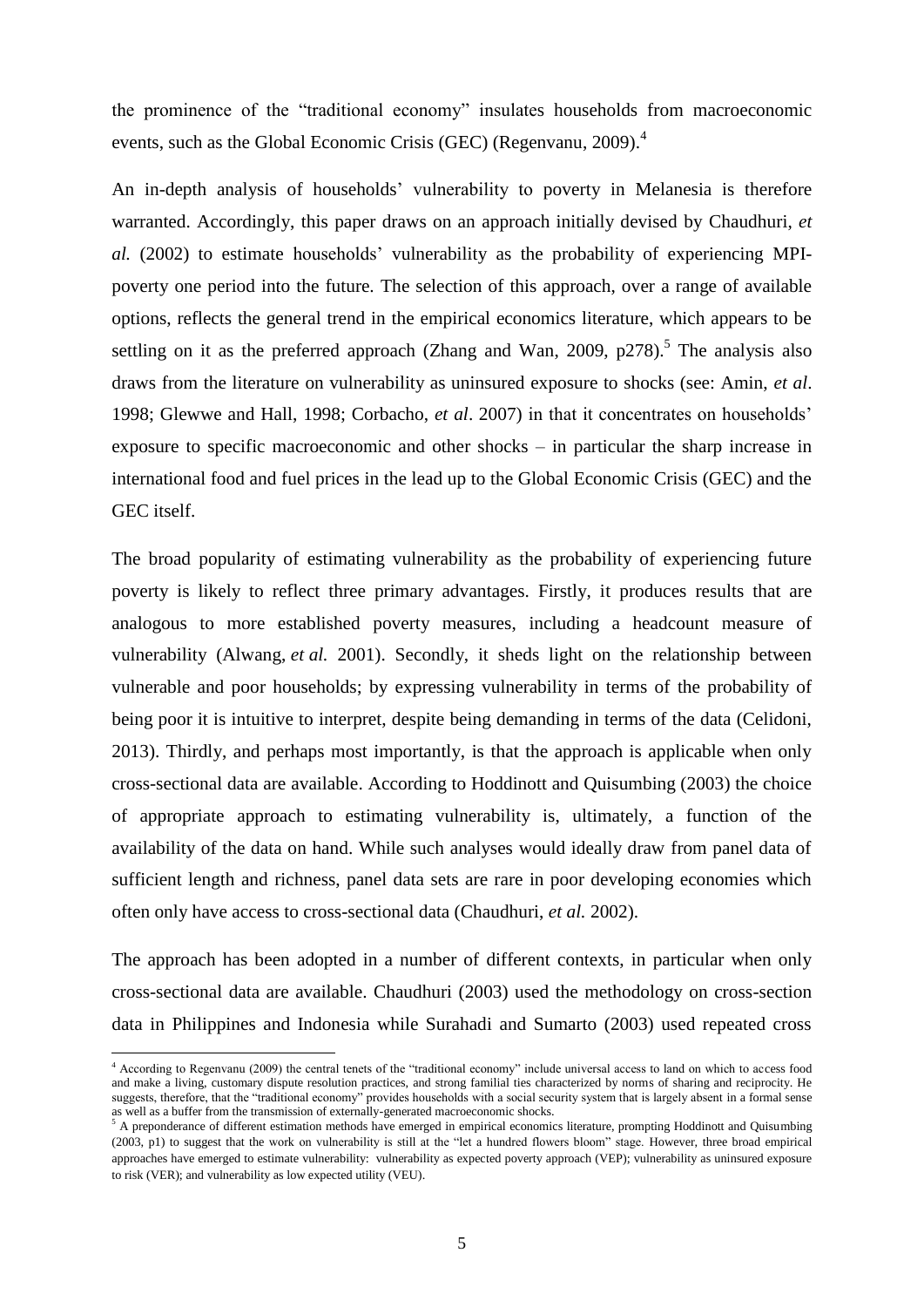section data in Indonesia from both before and after the Asian Financial Crisis. The approach has also been used to estimate vulnerability to poverty across a range of different developingcountry contexts, including: Papua New Guinea (Jha and Dang, 2010); Vietnam (Imai, *et al.* 2011); rural China (Zhang and Wan, 2006); Guatemala (Tesiluc and Lindert, 2004); Nigeria (Chiwaula, *et al*. 2011); Madagascar (Gunther and Harttgren, 2009); and Bangladesh (Azam and Imai, 2012). It has yielded estimates that have proved credible in out-of-sample tests (Chaudhuri, *et al*. 2002; Surahadi and Sumarto, 2003). Indeed, in Melanesia, Jha and Dang (2010, p245) compared their estimates of vulnerable households with observed poverty data seven months after the initial survey; they found that their estimate "[did] a reasonably good job of predicting those who are not vulnerable and those who are vulnerable to poverty".

#### **3. Methodology and Results**

Fieldwork for this study was conducted during 2010—2011 and consisted of 955 household surveys. Careful consideration was given to the location of fieldwork. In an attempt to capture the diversity in experiences of vulnerability and resilience, six locations were targeted in each country. These were selected based on criteria that sought to reflect diversities: remoteness, economic activity, and environmental differences. The locations of the communities and their common characteristics are provided in Table 1 below (for more information (see Feeny, *et al.* forthcoming).

|              | Vanuatu                                                                                         | <b>Solomon Islands</b>                                 | <b>Characteristics</b>                                                                                   |
|--------------|-------------------------------------------------------------------------------------------------|--------------------------------------------------------|----------------------------------------------------------------------------------------------------------|
| <b>Urban</b> | Port Vila (Efate)<br>(Ohlen and Blacksands)                                                     | Honiara (Guadalcanal)<br>(White River and Burns Creek) | Settlements in each country's<br>capital city                                                            |
|              | Luganville (Santo)<br>(Pepsi and Sarakata)                                                      | Auki (Malaita)<br>(Lilisiana and Ambu)                 | Settlements in each country's<br>second largest town                                                     |
|              | Guadalcanal Plains Palm Oil<br>Limited (GPPOL) Villages<br>Baravet (Pentecost)<br>(Guadalcanal) |                                                        | Rural communities heavily<br>involved in commercial agriculture                                          |
| <b>Rural</b> | Hog Harbour (Santo)                                                                             | Malu'u (Malaita)                                       | Rural communities separated from<br>the respective second city by a<br>direct road                       |
|              | Mangalilu/Lelepa (Efate)                                                                        | Weather Coast/Marau Sound<br>(Guadalcanal)             | Communities on the same island as<br>the respective capital city with<br>known links to Oxfam Australia. |
|              | Mota Lava (Banks Islands)                                                                       | Vella Lavella (Western Province)                       | Remote communities a significant<br>distance from the respective capital<br>cities                       |

**Table 1: Research fieldwork locations and their characteristics**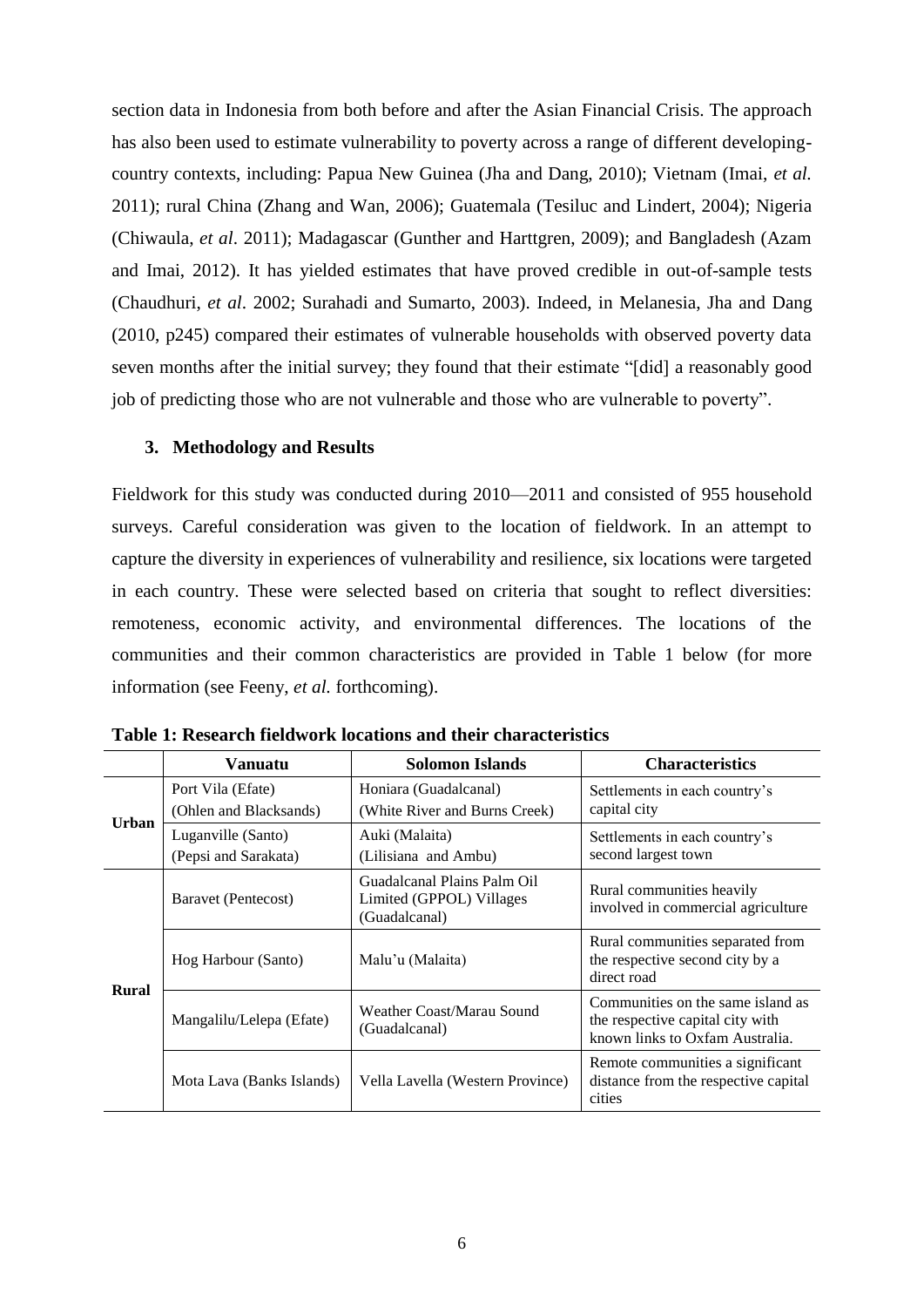#### **3.1 A Model of Household Wellbeing**

In order to draw inferences about households' future wellbeing from cross-sectional data Chaudhuri, *et al.* (2002) make a number of simplifying assumptions in their model; in particular that cross-sectional variation in consumption is a good proxy for inter-temporal variance, and that the structure of the economy remains stable.

The level and variance of a household's wellbeing is considered to be a function of the stochastic nature of risk factors, and the extent to which households are exposed to them, as well as the capacity and desire of a household to protect its wellbeing in the face of shocks. Equation 1 provides a reduced-form equation for household wellbeing,  $w_{it}$ :

$$
w_{it} = f(X_i, S_{it}, R_{it}, e_{it})
$$

Household wellbeing, in this instance, is the weighted deprivation score according to Alkire and Foster's (2011a) method for calculating the MPI. To that end, increases in  $w_{it}$  represent increasing levels of destitution in one of three dimensions of wellbeing: health; education; and standard of living. This differs to most analyses of household vulnerability, which typically use per capita household expenditure consumption as the indicator of welfare. It also provides more a different perspective on Melanesian households than Jha and Dang (2010) which relied solely on aggregated household expenditure data in PNG. The decision to eschew monetary metrics of wellbeing reflects the inherent limitations of relying on these measures in Melanesia – where around 80 per cent of the population reside in rural areas and have only limited engagement in formal markets (Regenvanu, 2009). Hoddinott and Quisimbung (2003, p12) acknowledge there is no reason why vulnerability cannot be expressed outside the triad of material wealth-income-consumption that is usually used to calculate vulnerability. Indeed, a number of authors have noted that vulnerability can be expressed in terms of broader non-monetary dimensions of wellbeing, including Body Mass Indices (Dercon and Krishnan, 2000) or even access to basic services or social exclusion (Coudouel and Hentschel, 2000; Alwang, *et al*. 2001).

 $X_i$  is a vector of time-invariant household characteristics including demographic characteristics, socioeconomic status (i.e. households' wealth score on a wealth index), livelihood sources and endowments of assets. The wealth index draws on Filmer and Pritchett (2001) by using a principal components approach to construct a score of socioeconomic status (the authors refer to this as "wealth") using indicators of durable assets and dwelling characteristics. In additional to this conventional index of wealth, a separate index was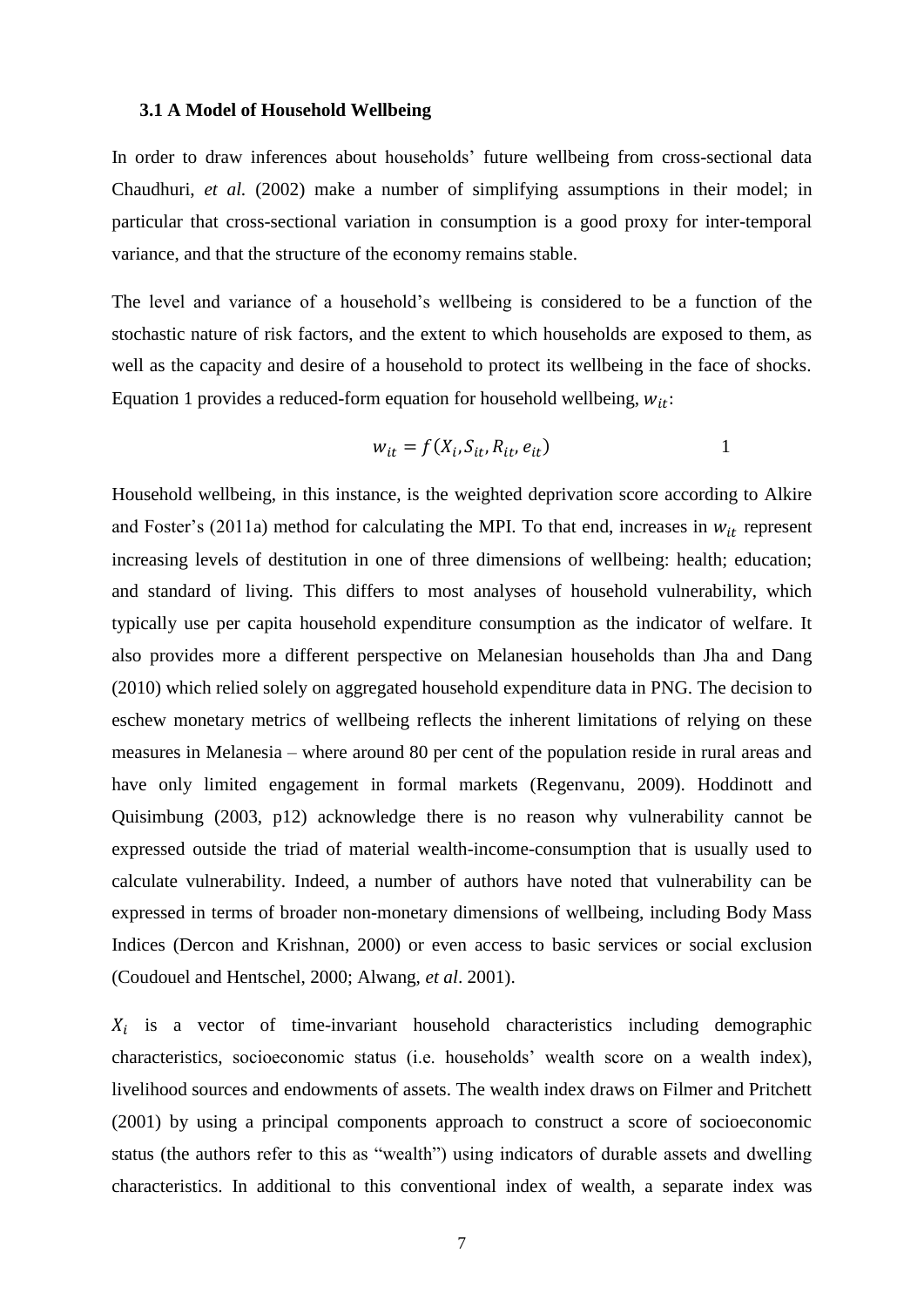calculated that reflects other important aspects of wealth in a traditional Melanesian setting. This draws heavily from the Malvatumauri National Council of Chiefs in Vanuatu (MNCC), who recently enumerated alternative measures of wellbeing in Melanesia (MNCC, 2012). Variables include ownership of various livestock, cultural status symbols, membership of church organisations, access to natural resources, such as land, gardens and the sea, and social capital (Tables A1 and A2 in Appendix provides a full list of the assets included and the coefficients of both the conventional and traditional wealth indices, respectively).

 $S_{it}$  represents observed locally covariate and idiosyncratic shocks experienced by household  $i$ between  $t$ -1 and  $t$ . While  $R_{it}$  includes household  $i$ 's observed responses to a negative shock between *t-1* and *t;* in effect, capturing households' revealed preferences for different coping strategies (and their capacity to enact them). The inclusion of observed shocks as well as responses to shocks stands in contrast to a number of other papers, which, due to data limitations, must infer households' endogenous capacity to smooth the effects of shocks on wellbeing (Kurosaki, 2010).

The error term,  $e_{it}$ , represents unobservable household and community characteristics, as well as unobserved idiosyncratic shocks and responses that contribute to differential welfare outcomes of otherwise observationally equivalent households.

The vulnerability of a household  $i$  at time  $t$  ( $V_{i,t}$ ) is calculated as the probability that the level of weighted MPI deprivations one period ahead,  $w_{i,t+1}$ , will exceed a critical threshold *z* (Equation 2)*.*

$$
V_{i,t} = Pr(w_{i,t+1} > z)
$$

The stochastic process that generates the wellbeing of a household *i* has the following specification:

$$
w_i = X_i \beta + e_i \tag{3}
$$

Where  $X_i$  is represents a bundle of household characteristics, observed experiences of shocks and their responses. Shocks include price shocks as well as other shocks such as labour market and environmental shocks, while coping responses include households' attempts to augment income as well as reallocate consumption expenditures, in addition to asset sales and their attempts to utilise social and environmental capital endowments (see Table A3 in Appendix for descriptive statistics of variables used).  $\beta$  is a vector of parameters to be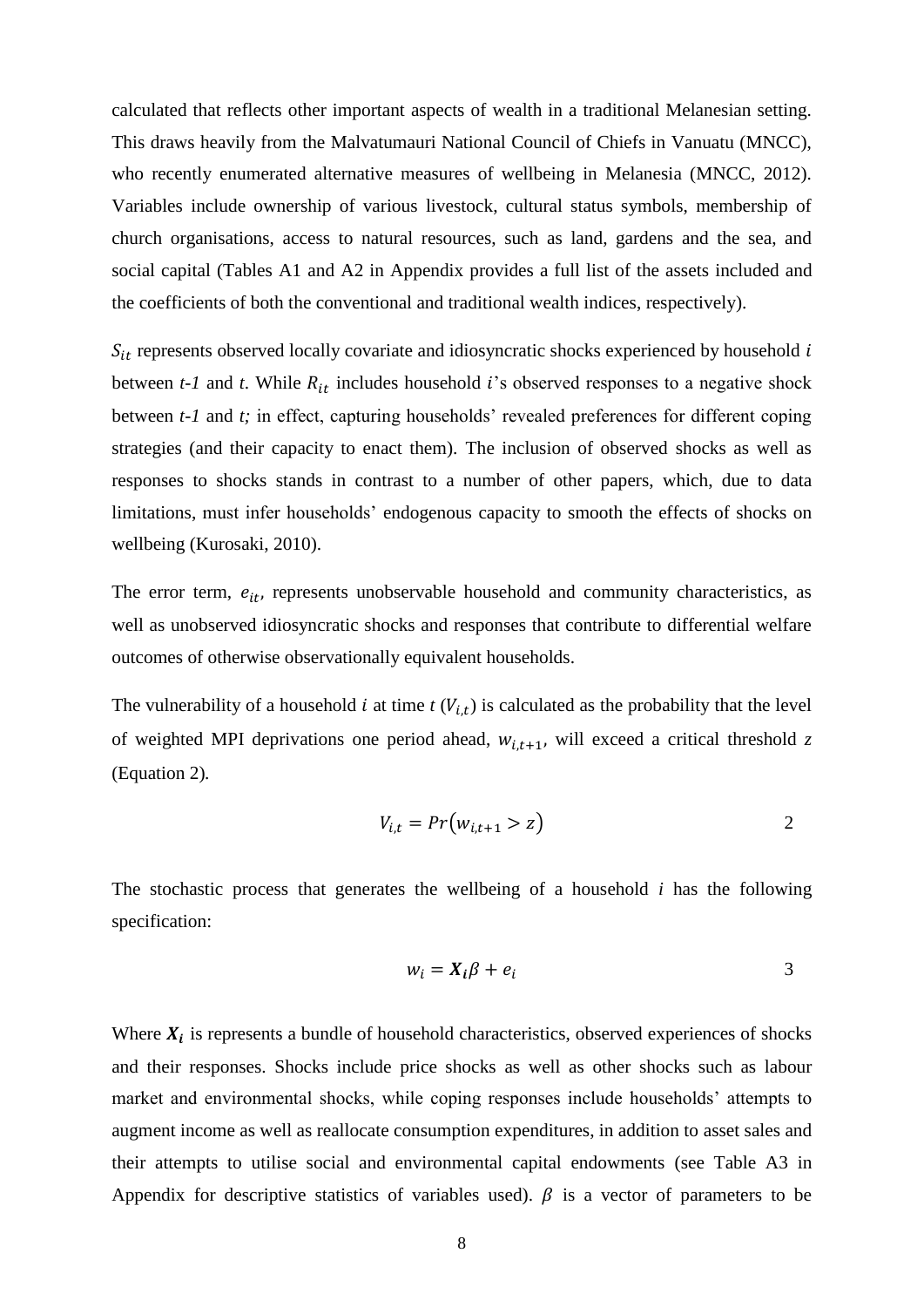estimated using OLS and  $e_i$  is the mean-zero disturbance term. The fitted value of Equation 3 is the expected level of wellbeing for household  $i$ .

Chaudhuri, *et al*. (2002) argue that, to the extent that households face different risks and have different risk-management strategies, then the variance of household wellbeing should be heterogeneous across households. Indeed, the variance of the disturbance term,  $\widehat{\sigma}_{{e,i}}^2$ , is interpreted by the authors in economic terms as the inter-temporal variance of wellbeing.<sup>6</sup> They therefore allow for heteroskedasticity in the model by regressing the variance of the disturbance term on the observable characteristics of the household  $X_i$  (Equation 4).  $\theta$  is a vector of parameters to be estimated via OLS.

$$
\widehat{\sigma^2}_{e,i} = X_i \theta + u_i \tag{4}
$$

 $\overline{a}$ 

where 
$$
u_i = N(0, \sigma_i^2)
$$

Christiaensen and Subbarao (2005, p527) consider the estimation of the *ex-ante* probability distribution of risk to be "the major empirical challenge in determining  $[a]$  households" vulnerability". The implication in this approach is that household wellbeing is stationary and that the future distribution of idiosyncratic shocks to wellbeing is assumed to be identically and independently distributed over time for each household – though critically not between households.<sup>7</sup> The resultant non-monotonicity of this approach is advantageous since it does not implicitly rule out the fact that households with low consumption may nevertheless face greater consumption volatility than households with higher average levels of consumption (Chaudhuri, 2003). $8$ 

Because the presence of hetreoskedastic errors, OLS yields inefficient estimates of coefficients. The estimation of  $\beta$  and  $\theta$  therefore follows a three-step feasible generalized least squares (FGLS) procedure suggested by Amemiya (1977). The intuition of the threestep method is to obtain consistent estimates of the error term and then to use these estimates

 $6$  Chaudhuri (2003, p14) interprets the errors of this equation in economic terms as the inter-temporal variance of consumption, rather than measurement error and incidental unobserved variation. Viewed from this perspective, he contends that the usual OLS assumption of constant variance across households is somewhat restrictive. However, this also presumes that the model is fully specified which, given that a households' experiences of shocks (and their responses to those shocks) are not excluded, which is a somewhat strong assumption.

<sup>7</sup>This approach therefore abstracts from large covariate shocks in the future, which the authors admit is an unavoidable shortcoming of using a single cross-sectional data to predict future wellbeing (Chaudhuri, *et al.* 2002, p7).

<sup>&</sup>lt;sup>8</sup> Chaudhuri, *et al.* (2002, p25) note that the simple linear specification of Equations 3 and 4 risks producing estimates of expected wellbeing and its variance that are negative. To the extent that negative values are not economically meaningful (one cannot have a negative poverty score, after all) the authors suggest dropping those observations or choosing a different specification for the models, such as a tobit regression. A Tobit regression was therefore used to censor the sample for any predicted estimates of wellbeing that were negative (of which there were two in the sample of 917). The censored sample made an imperceptibly small difference to the size of the coefficients and did not alter the statistical significance of any coefficient.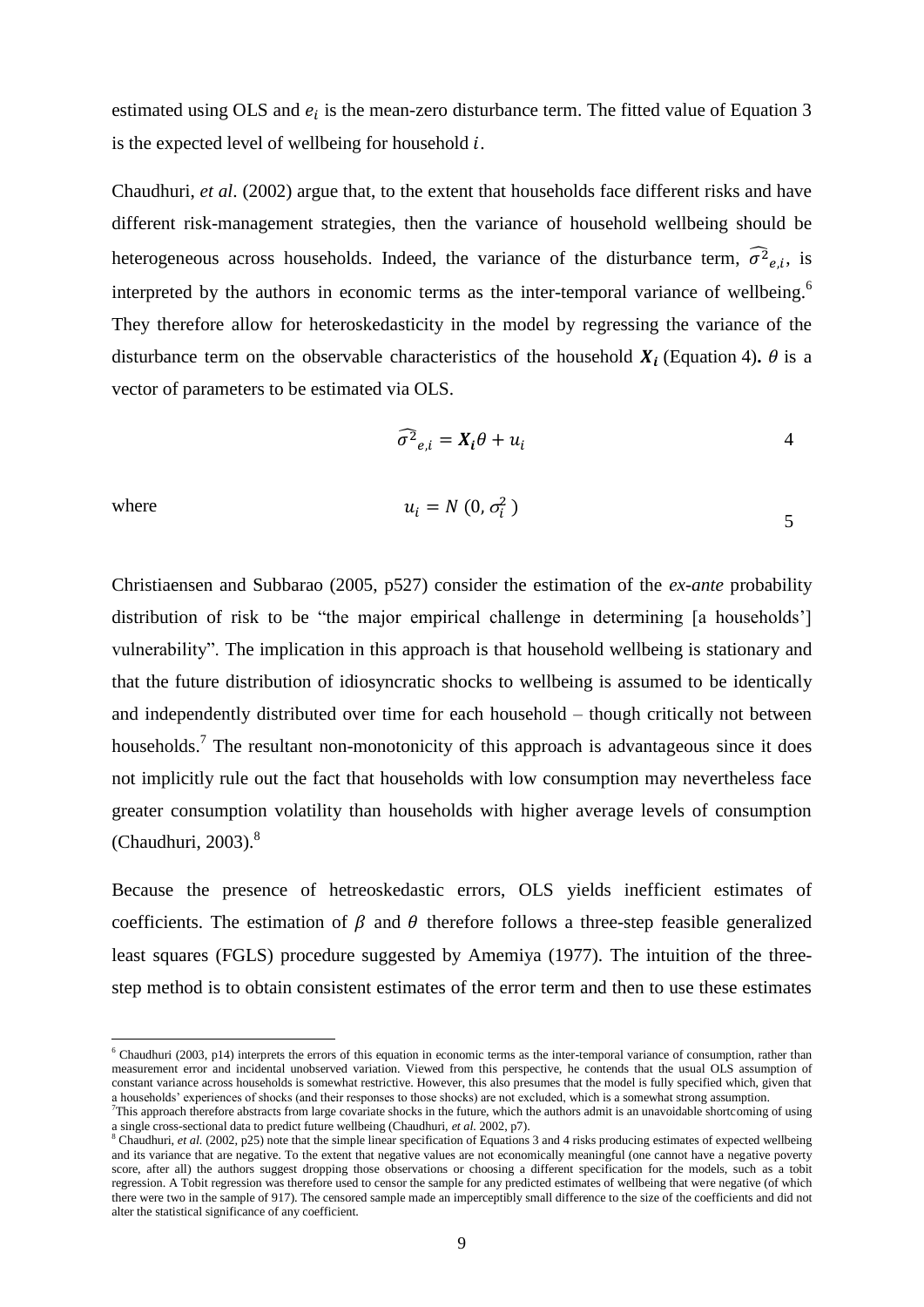to transform the original model such that the errors become homoscedastic. Chaudhuri, *et al.* (2002) note that a key advantage of the FGLS approach is that the mean and variance of household wellbeing are unbiased predictors of future wellbeing, even when wellbeing is measured with error (unless the measurement error varies systematically with some household characteristics).

The three-step method proceeds as follows:

The first step is to estimate Equation 3 via OLS. Then the estimated residuals from this equation are squared and incorporated as the dependent variable in Equation 4, which is estimated using OLS.

The second step is to transform Equation 3 to produce the asymptotically efficient FGLS estimate of the variance of future wellbeing  $(X_i \hat{\theta}_{FGLS})$ . In order to do this, Equation 3 is transformed using the predicted values from Equation 4,  $X_i \hat{\theta}_{OLS}$  (Equation 6).

$$
\frac{\widehat{\sigma^2}_{OLS,e,i}}{X_i \widehat{\theta}_{OLS}} = \left(\frac{X_i}{X_i \widehat{\theta}_{OLS}}\right) \theta + \frac{u_i}{X_i \widehat{\theta}_{OLS}} \tag{6}
$$

As part of this step the variance of wellbeing  $(X_i \hat{\theta}_{FGLS})$  is converted into a measure of the predicted standard deviation of wellbeing (Equation 7)

$$
\sigma_{i,t+1} = \sqrt{X_i \hat{\theta}_{FGLS}}
$$

The third, and final, step is to use the predicted standard deviations from Equation 7 to transform Equation 3 in order to yield the asymptotically efficient estimate of  $\hat{\beta}_F$ (Equation 8).

$$
\frac{w_i}{\sigma_i} = \left(\frac{X_i}{\sigma_i}\right) \beta + \frac{e_i}{\sigma_i} \tag{8}
$$

In order to overcome issues of systematic measurement error, a number of authors stratify the sample of households in developing countries according to metropolitan and rural regions given the differences in employment sources and domestic food production (Chaudhuri, *et al.* 2002; Tesliuc and Lindert, 2004). This paper adopts similar approach by separately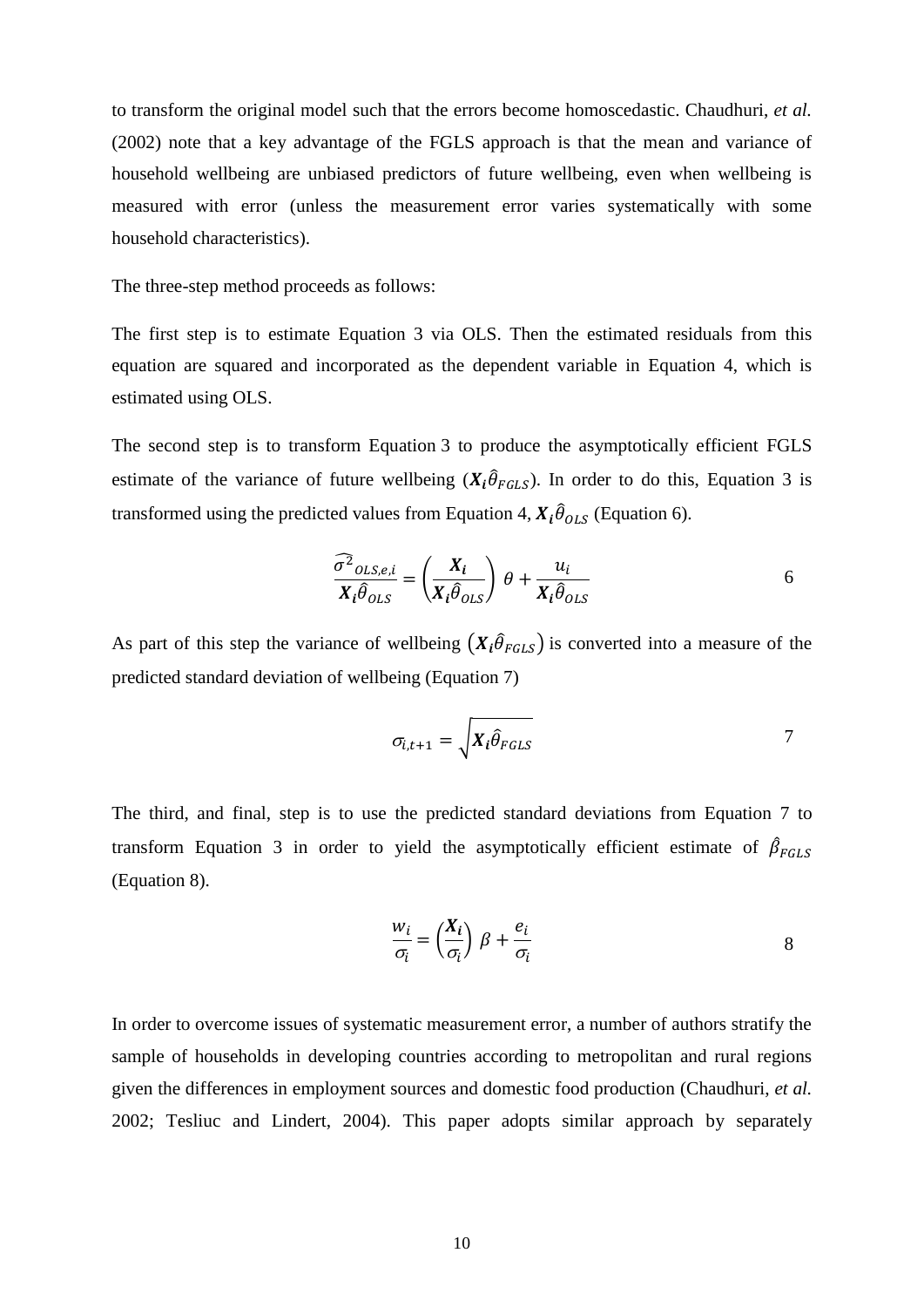estimating vulnerability-to-poverty for the capital cities, Honiara and Port Vila, as well as the remaining non-capital city locations.<sup>9</sup>

A household's vulnerability to poverty one period ahead is therefore estimated by Equation 9:

$$
V_{i,t} = Pr(w_{i,t+1} > z | X_{i}, \sigma_{i,t+1}) = \Phi\left(\frac{X_i \hat{\beta}_{FGLS} - z}{\sigma_{i,t+1}}\right)
$$

Where  $V_i$  represents the probability that a household with characteristics  $X_i$  will experience weighted deprivation counts in excess of  $z$ , the conventional threshold for multidimensional poverty applied in MPI estimates (i.e. where weighted sum of a household's deprivations sum to 30 per cent; UNDP, 2010, p8). The probability density function of future wellbeing is denoted by  $\Phi$ , which is the cumulative density function of the standard normal.<sup>10</sup> This follows a standard approach in the literature, (Chaudhuri, *et al* 2002, Zhang and Wan, 2006; 2009; Jha and Dang, 2010; Azam and Imai, 2009).

#### **4. Results**

**.** 

## **4.1 Model Diagnostics**

Table 2 presents the estimated coefficients on the determinants of *ex-ante* mean and variance of household wellbeing (Equations 6 and 8, respectively) that are used to estimate household vulnerability. The model was estimated using the aggregate sample as well as separately estimating for capital city and non-capital city locations. The results presented here detail the disaggregated model, for which there are 917 unique data points.<sup>11</sup>

 $9$  Because of the essentially rural character of both Luganville and Auki it is assumed that any systematic measurement error would likely be most pronounced between capital and non-capital regions. However, as a check of the robustness of this assumption the sample was also dichotomised into urban (i.e. capital cities plus Luganville and Auki) and rural. The results were broadly unchanged.

<sup>&</sup>lt;sup>10</sup> The lower bound of zero for a household's weighted deprivation scores gives rise to a positive skew in the distribution and results in rejection according to the Shapiro-Wilk and Jarque–Bera tests for normality. However, graphical indicators suggest the distribution is approximately normal, and thus justifies its inclusion in the model.

<sup>&</sup>lt;sup>11</sup> In calculating the expected mean and variance of wellbeing 38 observations were dropped from the total sample of 955 households due to missing data.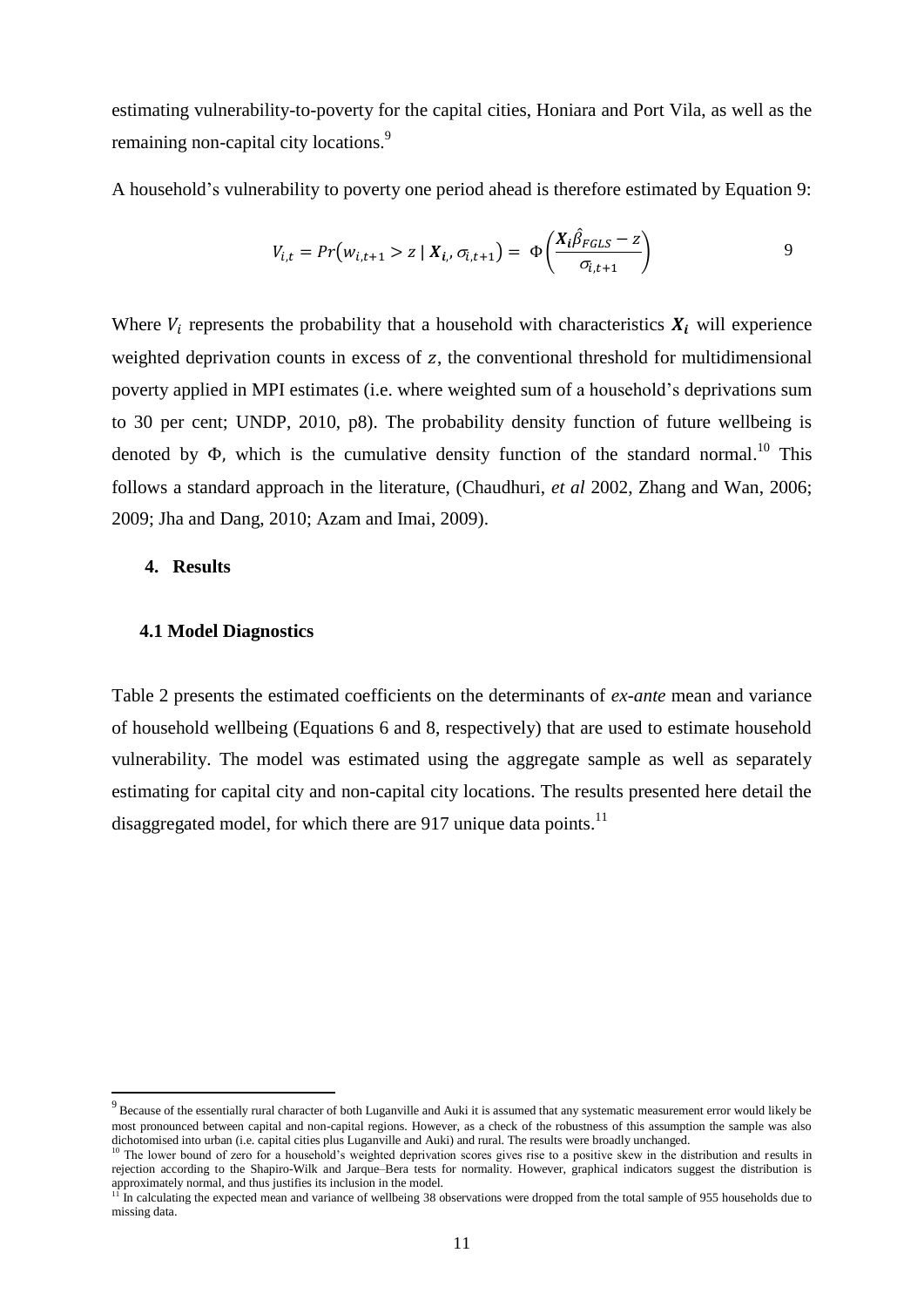|                                    |                           | <b>Total Sample</b> |             |             | Capital City |             | Non-Capital city |  |
|------------------------------------|---------------------------|---------------------|-------------|-------------|--------------|-------------|------------------|--|
|                                    | Dependent Variable        | MPI score           | Variance    | MPI score   | Variance     | MPI score   | Variance         |  |
|                                    |                           | $-0.032***$         | 0.000       | $-0.052***$ | $-0.002$     | $-0.034***$ | $-0.000$         |  |
|                                    | Conventional Wealth       | $(-8.952)$          | (0.010)     | $(-3.893)$  | $(-1.276)$   | $(-9.002)$  | $(-0.378)$       |  |
|                                    |                           | $-0.005$            | $-0.003***$ | $-0.004$    | $-0.003*$    | $-0.003$    | $-0.003***$      |  |
|                                    | <b>Traditional Wealth</b> | $(-1.108)$          | $(-3.700)$  | $(-0.382)$  | $(-1.682)$   | $(-0.587)$  | $(-2.968)$       |  |
|                                    | Size                      | 0.005               | 0.001       | $0.046***$  | $0.005**$    | 0.006       | 0.000            |  |
|                                    |                           | (1.499)             | (1.112)     | (3.082)     | (2.469)      | (0.941)     | (0.063)          |  |
|                                    | Size Squared              | $-0.000$            | $-0.000$    | $-0.003***$ | $-0.000**$   | $-0.000$    | 0.000            |  |
|                                    |                           | $(-0.448)$          | $(-0.983)$  | $(-2.704)$  | $(-2.271)$   | $(-0.157)$  | (0.405)          |  |
|                                    |                           | 0.005               | 0.000       | $-0.009$    | $-0.004**$   | 0.003       | 0.000            |  |
|                                    | Dependency Ratio          | (0.975)             | (0.458)     | $(-0.608)$  | $(-2.031)$   | (0.615)     | (0.361)          |  |
| Observed Household Characteristics | Gender Head               | 0.008               | 0.002       | 0.030       | 0.002        | 0.011       | $0.004*$         |  |
|                                    |                           | (0.673)             | (1.015)     | (0.995)     | (0.401)      | (0.827)     | (1.811)          |  |
|                                    | <b>Adult Education</b>    | $-0.082***$         | $-0.009***$ | $-0.127***$ | $-0.013***$  | $-0.071***$ | $-0.009***$      |  |
|                                    |                           | $(-7.903)$          | $(-5.043)$  | $(-4.014)$  | $(-2.680)$   | $(-6.633)$  | $(-4.929)$       |  |
|                                    |                           | $0.017**$           | $0.003**$   | 0.019       | 0.005        | 0.004       | 0.002            |  |
|                                    | Food Peddler              | (2.233)             | (2.295)     | (0.912)     | (1.603)      | (0.422)     | (1.258)          |  |
|                                    | Other Peddler             | 0.008               | $-0.001$    | $-0.050**$  | 0.000        | 0.008       | $-0.000$         |  |
|                                    |                           | (1.076)             | $(-0.523)$  | $(-2.416)$  | (0.137)      | (1.039)     | $(-0.342)$       |  |
|                                    |                           | $-0.042***$         | $-0.003**$  | $-0.033$    | $-0.000$     | $-0.042***$ | $-0.005***$      |  |
|                                    | Employed                  | $(-5.021)$          | $(-2.3250)$ | $(-1.187)$  | $(-0.072)$   | $(-4.830)$  | $(-3.056)$       |  |
|                                    |                           | 0.010               | $0.003**$   | 0.011       | $-0.002$     | $0.017**$   | 0.001            |  |
|                                    | Cash Crop Seller          | (1.219)             | (1.979)     | (0.408)     | $(-0.479)$   | (2.065)     | (0.816)          |  |
|                                    |                           | $0.044***$          | $0.006***$  |             |              | $0.045***$  | 0.003            |  |
|                                    | Urban                     | (4.917)             | (3.389)     |             |              | (4.004)     | (1.517)          |  |
|                                    |                           | $-0.027***$         | 0.002       | $-0.037$    | $-0.005$     | $-0.036***$ | 0.001            |  |
|                                    | Vanuatu                   | $(-3.404)$          | (1.573)     | $(-1.453)$  | $(-1.388)$   | $(-4.198)$  | (0.936)          |  |
|                                    |                           |                     |             |             |              |             |                  |  |

# **Table 2: Model of the Estimation of Vulnerability to MPI Poverty**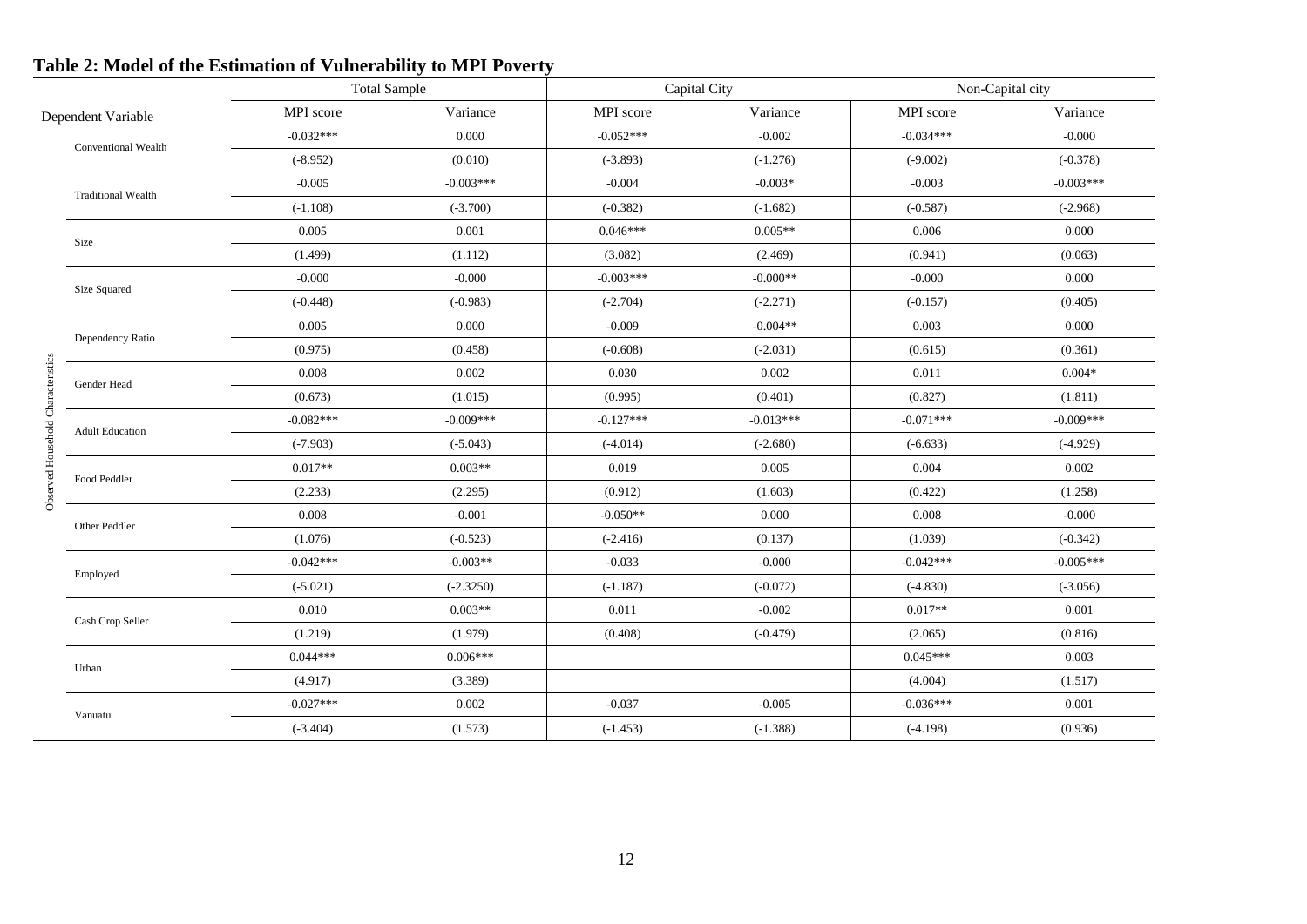|                           | Real inflation shock           | 0.004       | $0.003**$  | 0.040      | 0.002      | 0.000      | 0.002      |
|---------------------------|--------------------------------|-------------|------------|------------|------------|------------|------------|
|                           |                                | (0.450)     | (2.365)    | (1.654)    | (0.575)    | (0.049)    | (1.190)    |
|                           | <b>Environmental Shock</b>     | $0.019***$  | $0.003**$  | 0.028      | $0.008**$  | 0.011      | 0.001      |
|                           |                                | (2.588)     | (2.251)    | (1.264)    | (2.454)    | (1.424)    | (0.574)    |
|                           |                                | $-0.015**$  | $-0.002*$  | $-0.015$   | 0.003      | $-0.008$   | $-0.001$   |
|                           | Theft Shock                    | $(-2.139)$  | $(-1.788)$ | $(-0.582)$ | (0.852)    | $(-1.030)$ | $(-0.440)$ |
| Observed Shock Experience |                                | $-0.008$    | $-0.001$   | 0.003      | 0.001      | 0.008      | 0.000      |
|                           | Lifestyle Shock                | $(-1.095)$  | $(-0.976)$ | (0.155)    | (0.472)    | (1.112)    | (0.109)    |
|                           |                                | $-0.006$    | $-0.003**$ | $0.039*$   | 0.002      | $-0.012$   | $-0.003**$ |
|                           | Other Economic Shock           | $(-0.778)$  | $(-2.283)$ | (1.844)    | (0.571)    | $(-1.512)$ | $(-2.270)$ |
|                           |                                | $-0.014$    | 0.000      | 0.021      | $-0.005$   | $-0.013$   | 0.001      |
|                           | Labour Market Shock            | $(-1.320)$  | (0.074)    | (0.929)    | $(-1.413)$ | $(-1.020)$ | (0.461)    |
|                           |                                | $-0.010$    | $-0.001$   | 0.001      | 0.003      | $-0.010$   | $-0.001$   |
|                           | Increase income                | $(-0.965)$  | $(-0.684)$ | (0.036)    | (0.621)    | $(-0.828)$ | $(-0.449)$ |
|                           | Reduce non-discretionary       | $-0.008$    | $-0.002*$  | 0.017      | $-0.005*$  | $-0.014*$  | $-0.002$   |
|                           | spending (education)           | $(-1.077)$  | $(-1.678)$ | (0.835)    | $(-1.728)$ | $(-1.766)$ | $(-1.072)$ |
|                           | Reduce discretionary spending  | 0.002       | $-0.000$   | 0.021      | 0.000      | $-0.010$   | $-0.001$   |
|                           | (demerit goods)                | (0.282)     | $(-0.068)$ | (0.959)    | (0.108)    | $(-1.285)$ | $(-0.767)$ |
| Observed Coping Behaviour |                                | $0.019*$    | 0.000      | $0.075***$ | $-0.002$   | 0.002      | $-0.002$   |
|                           | <b>Use Environment</b>         | (1.748)     | (0.003)    | (2.998)    | $(-0.626)$ | (0.161)    | $(-0.864)$ |
|                           |                                | $0.021***$  | 0.002      | 0.006      | $0.007**$  | $0.022***$ | 0.001      |
|                           | <b>Use Traditional Economy</b> | (2.845)     | (1.227)    | (0.259)    | (2.004)    | (2.789)    | (0.454)    |
|                           |                                | $-0.032***$ | $-0.002$   | $-0.068**$ | 0.001      | $-0.021**$ | $-0.001$   |
|                           | Sell Assets                    | $(-3.502)$  | $(-1.412)$ | $(-2.613)$ | (0.343)    | $(-2.091)$ | $(-0.383)$ |
|                           |                                | 0.015       | $0.006***$ | $-0.057*$  | 0.003      | $0.026*$   | $0.007***$ |
|                           | Use Financial resources        | (1.257)     | (3.208)    | $(-1.735)$ | (0.909)    | (1.914)    | (2.901)    |
|                           |                                | $0.193***$  | $0.008**$  | 0.052      | $-0.008$   | $0.213***$ | $0.015***$ |
|                           | Constant                       | (9.219)     | (2.139)    | (0.808)    | $(-0.821)$ | (9.212)    | (3.597)    |
|                           | Observations                   | 917         | 917        | 159        | 159        | 758        | 758        |
|                           | R-squared                      | 0.348       | 0.142      | 0.484      | 0.258      | 0.399      | 0.156      |
|                           | Adj. R-squared                 | 0.329       | 0.117      | 0.387      | 0.121      | 0.377      | 0.125      |

Z -statistics in parentheses; standard errors; \*\*\* p<0.01, \*\* p<0.05, \* p<0.10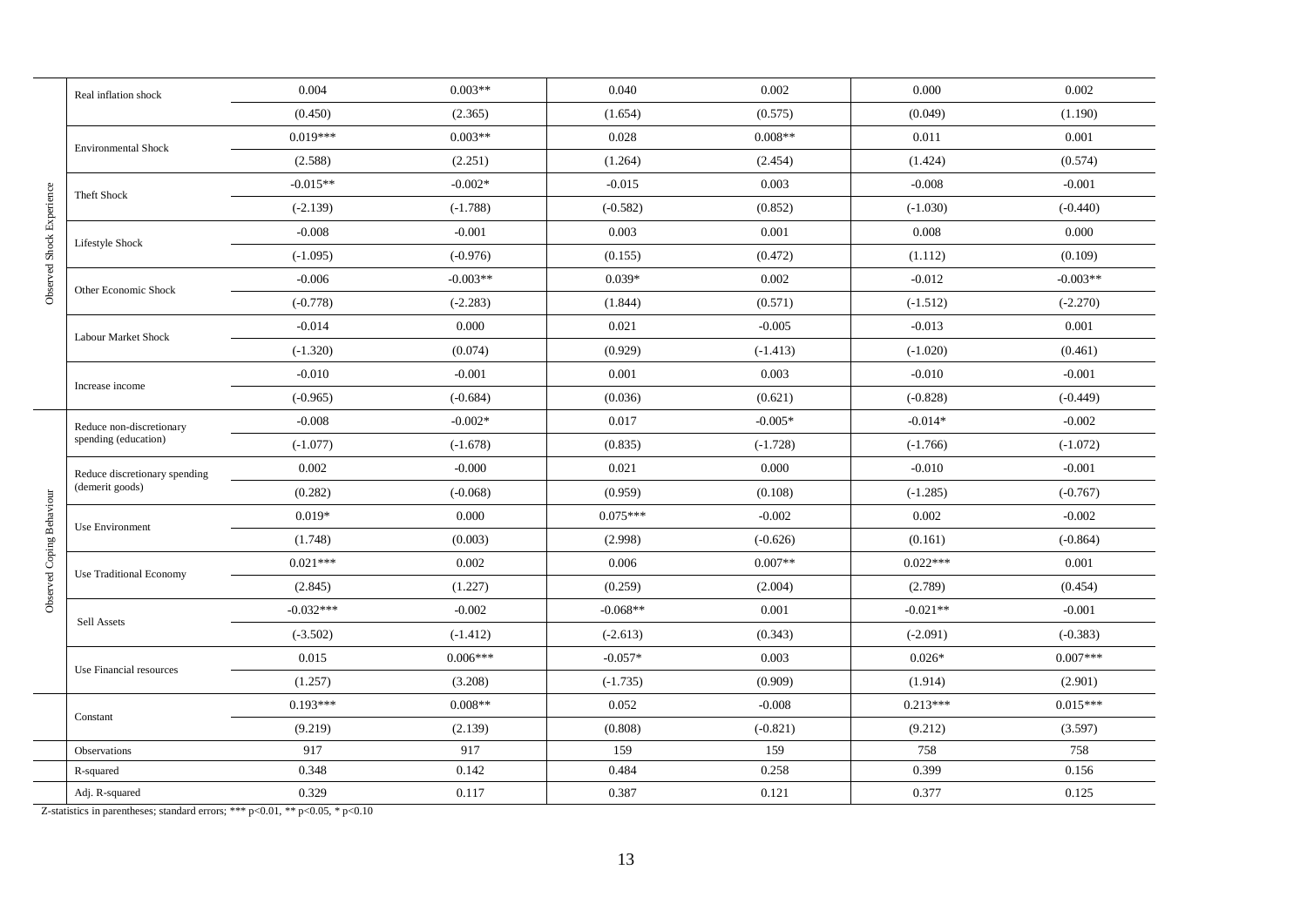Overall the models perform relatively well. For the level of expected deprivations the adjusted R-squared of the model is around 0.38 for both capital city and non-capital city regions models. The predicted mean level of deprivations is also close to the actual level of deprivations (Table 3). For the expected variance, the model fits somewhat less well, with the adjusted R-squared around 0.16 for capital cities and 0.11 for non-capital city regions and the differences between each of the actual and predicted variances statistically significant. The relatively more modest fit of the variance equation is consistent with other FGLS models of household wellbeing (Del Ninnio, *et al.* 2006, p10) and reflects the fact that predicted volatility is systematically lower than actual volatility.<sup>12</sup>

|                           | Actual | Predicted  |  |
|---------------------------|--------|------------|--|
| <b>Total</b>              |        |            |  |
| Mean                      | 0.206  | 0.208      |  |
| <b>Standard Deviation</b> | 0.140  | $0.119***$ |  |
| <b>Capital Cities</b>     |        |            |  |
| Mean                      | 0.208  | 0.215      |  |
| <b>Standard Deviation</b> | 0.157  | $0.123***$ |  |
| <b>Non-capital Cities</b> |        |            |  |
| Mean                      | 0.206  | 0.207      |  |
| <b>Standard Deviation</b> | 0.136  | $0.114***$ |  |

**Table 3: Goodness of fit: Predicted versus Actual MPI deprivations**

\*\*\* Statistically significant at the 1 per cent level

#### **4.2 Aggregate Vulnerability and Poverty**

 $\overline{a}$ 

By construction, vulnerability has two sources: low expected level of wellbeing and excess volatility in expected wellbeing. On this basis Chaudhuri, *et al.* (2002, p18) suggest two separate thresholds for determining vulnerable households: 50 per cent and the prevailing rate of headcount poverty. They then divide the aggregate population into three distinct groups: the highly-vulnerable (i.e. with a better-than-even chance of being poor); the relatively vulnerable (i.e. households whose probability of being poor in the future is greater than the average rate of poverty in the population but less than 50 per cent); and the non-vulnerable (Table 4). Tesliuc and Lindert (2004, p65) note that this characterisation of vulnerability is loosely correlated with the more familiar taxonomy of non-poor, transient poor and chronic poor, though the two are not exact substitutes.

 $12$  A number of tests were also run to check the specification of the model. Importantly, there was no correlation between the error from the wellbeing equation and the explanatory variables. And the adjusted R-squared was higher when shocks and response variables were included in the model, confirming the choice to include them.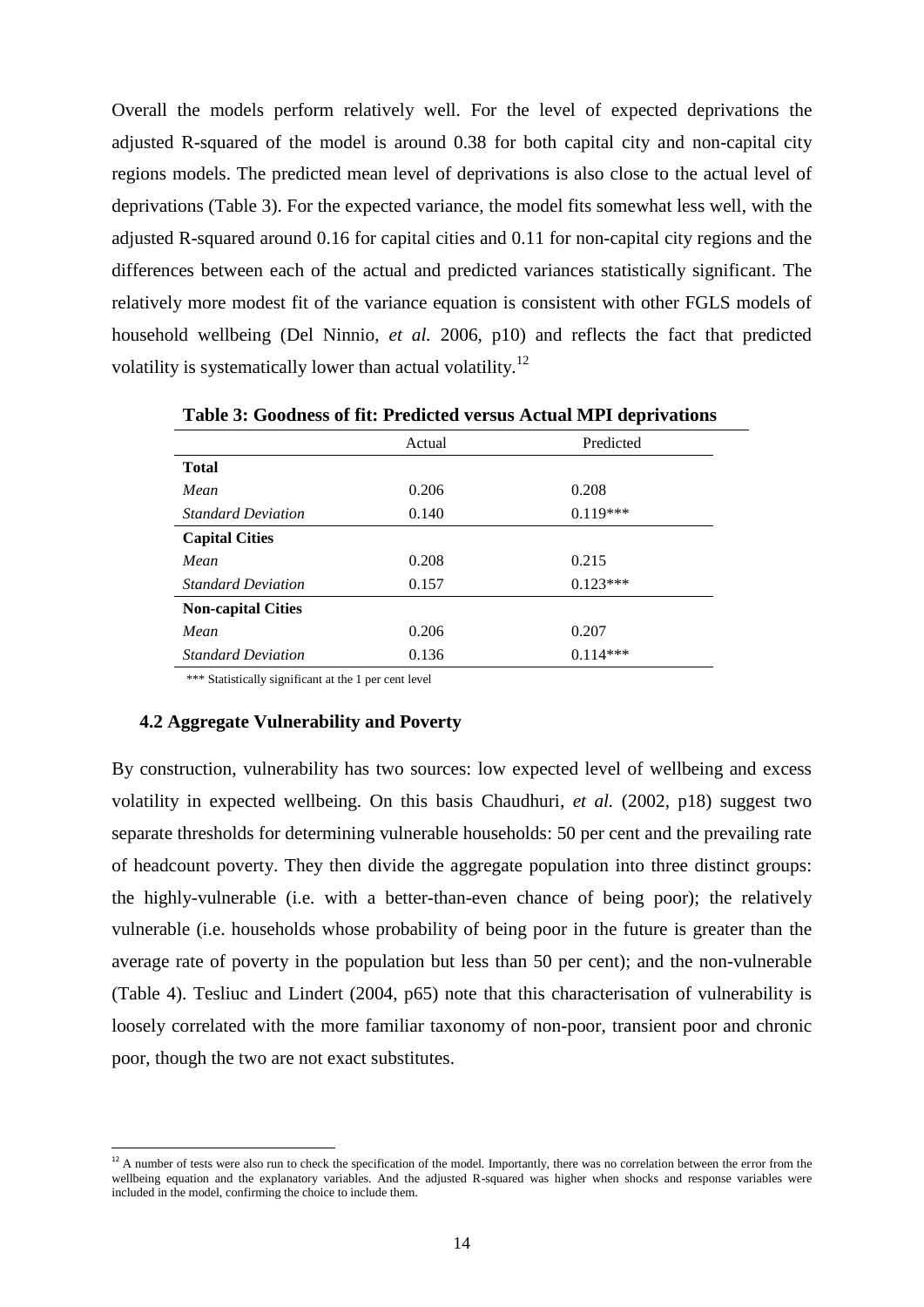| Group                                                                                               | <b>Estimated vulnerability</b><br>(i.e. predicted probability of<br>being poor one period ahead)     | Source of Vulnerability                                                                                                 | Poverty<br>Equivalent |
|-----------------------------------------------------------------------------------------------------|------------------------------------------------------------------------------------------------------|-------------------------------------------------------------------------------------------------------------------------|-----------------------|
| High<br>Vulnerability                                                                               | In excess of 50 per cent                                                                             | Low-mean $(LM)$<br>vulnerable. Households<br>vulnerable due to<br>chronically low wellbeing                             | Chronic<br>poor       |
| Relative<br>Vulnerability                                                                           | Greater than the prevailing rate<br>of headcount poverty but lower<br>than 50 per cent               | High volatility (HV)<br>vulnerable.<br>Households vulnerable due<br>to excess volatility in their<br>expected wellbeing | Transient<br>poor     |
| Non-Vulnerable<br>$\mathbf{A}$ and $\mathbf{A}$ and $\mathbf{A}$ and $\mathbf{A}$<br>1 <sub>0</sub> | Below the existing rate of<br>headcount poverty<br>$11 \tcdot 1 \tcdot 1 \tcdot 0 \tcdot 0 \tcdot 1$ |                                                                                                                         | Non-poor              |

**Table 4: Vulnerability and Poverty Groupings**

Author: based on and Chaudhuri, *et al.* (2002)

Figure 1 plots the expected weighted sum of MPI deprivations for each household (Equation 8) and the calculated expected probability of experiencing poverty (Equation 9). The line *KE* represents the prevailing rate of poverty (20.8 per cent): the "relative vulnerability threshold" while *FL* is set at 0.50, the "high vulnerability threshold". *GJ* represents Alkire and Foster's (2011) threshold for MPI poverty (0.30 weighted deprivations). Accordingly, the non-vulnerable group is represented as AECK*;* the HV vulnerable is represented by *EFKL;* with the LM vulnerable cohort as *FBLD.*

**Figure 1: Vulnerability and expected weighted sum of deprivations in Melanesia\***



Another way of presenting these results is to compare the different types of vulnerability with observed poverty. Table 5 organises households according to poverty and vulnerability status. In general, there is a positive correlation between the observed weighted sum of MPI deprivations and the expected probability of experiencing future poverty (correlation coefficient of 0.53). Around 48 per cent of the sample is considered to vulnerable, with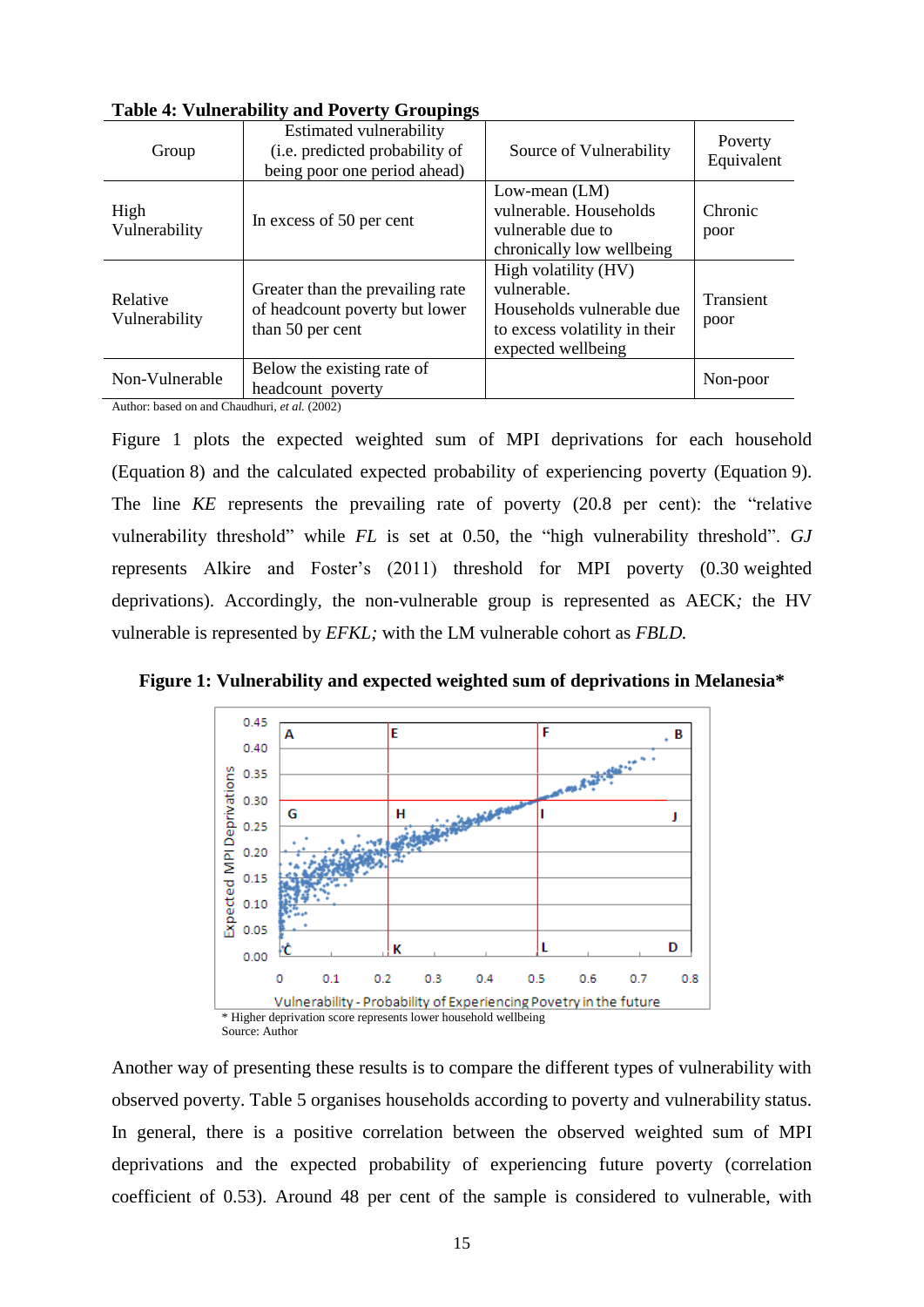vulnerability stemming from both chronic and transitory factors – though the latter tends to dominate. Indeed around 35 per cent of all households surveyed (representing three quarters of the total vulnerable cohort) are vulnerable owing to excess volatility in their wellbeing. The importance of transitory factors is evident in the fact that only 7 per cent of the sample (i.e. around one quarter of observed poor households) are chronically poor, while the vulnerability of around half of the observed poor is due to transitory factors; with the remaining quarter of currently poor households not expected to be poor in the future. Importantly, 31.6 per cent of the total sample (around four-tenths of all non-poor households) are non-poor but considered vulnerable, with the vast majority of this cohort vulnerable due to excess volatility in their wellbeing. 47.5 per cent of all households surveyed are neither poor, nor vulnerable.

|               |                                   | Observed poverty                                                     |                                      |               |
|---------------|-----------------------------------|----------------------------------------------------------------------|--------------------------------------|---------------|
|               |                                   | Poor                                                                 | Non-Poor                             |               |
|               |                                   | 20.8%                                                                | 79.2%                                |               |
|               |                                   | Chronic poor                                                         | Vulnerability to chronic poverty     | High          |
|               | Total                             | (LM vulnerable)                                                      | (LM vulnerable)                      |               |
|               | vulnerability                     | 6.9%                                                                 | 6.4%                                 | 12.9%         |
| Estimated     | 48.2%                             | Frequently poor                                                      | Vulnerability to frequent poverty    | Relative      |
|               |                                   | (HV vulnerable)                                                      | (HV vulnerable)                      | vulnerability |
| vulnerability |                                   | 9.7%                                                                 | 25.2%                                | 35.3%         |
|               | <b>Not</b><br>vulnerable<br>51.8% | <i>AEGH</i> : Infrequently poor<br>(poor but not vulnerable)<br>4.3% | Not vulnerable and not poor<br>47.5% |               |

**Table 5: Vulnerability and Observed Poverty\***

\* Shaded area is vulnerable;  $N = 917$ 

Source: Author, adapted from Chaudhuri, *et al.* (2002) and Tesliuc and Lindert (2004)

#### **4.3 Vulnerability to Poverty by Location**

The incidence of poverty and vulnerability in each of the twelve survey locations is presented in Table 6. In line with the aggregate results, vulnerability is more widespread than poverty, with headcount vulnerability rates higher than headcount poverty rates in each location. Moreover, much of the vulnerability stems from HV vulnerability, rather than LM vulnerability. Capital cities have a higher incidence of poverty and vulnerability than noncapital cities, while aggregate rates of headcount poverty and vulnerability are higher in the Solomon Islands than in Vanuatu.

At the individual community level there is substantial variation in both the rates of poverty and vulnerability. Generally speaking, however, communities with the highest rates of MPI poverty also tend to have the highest rates of vulnerability. As with poverty, the highest rates of vulnerability are observed in urban settler communities and geographically distant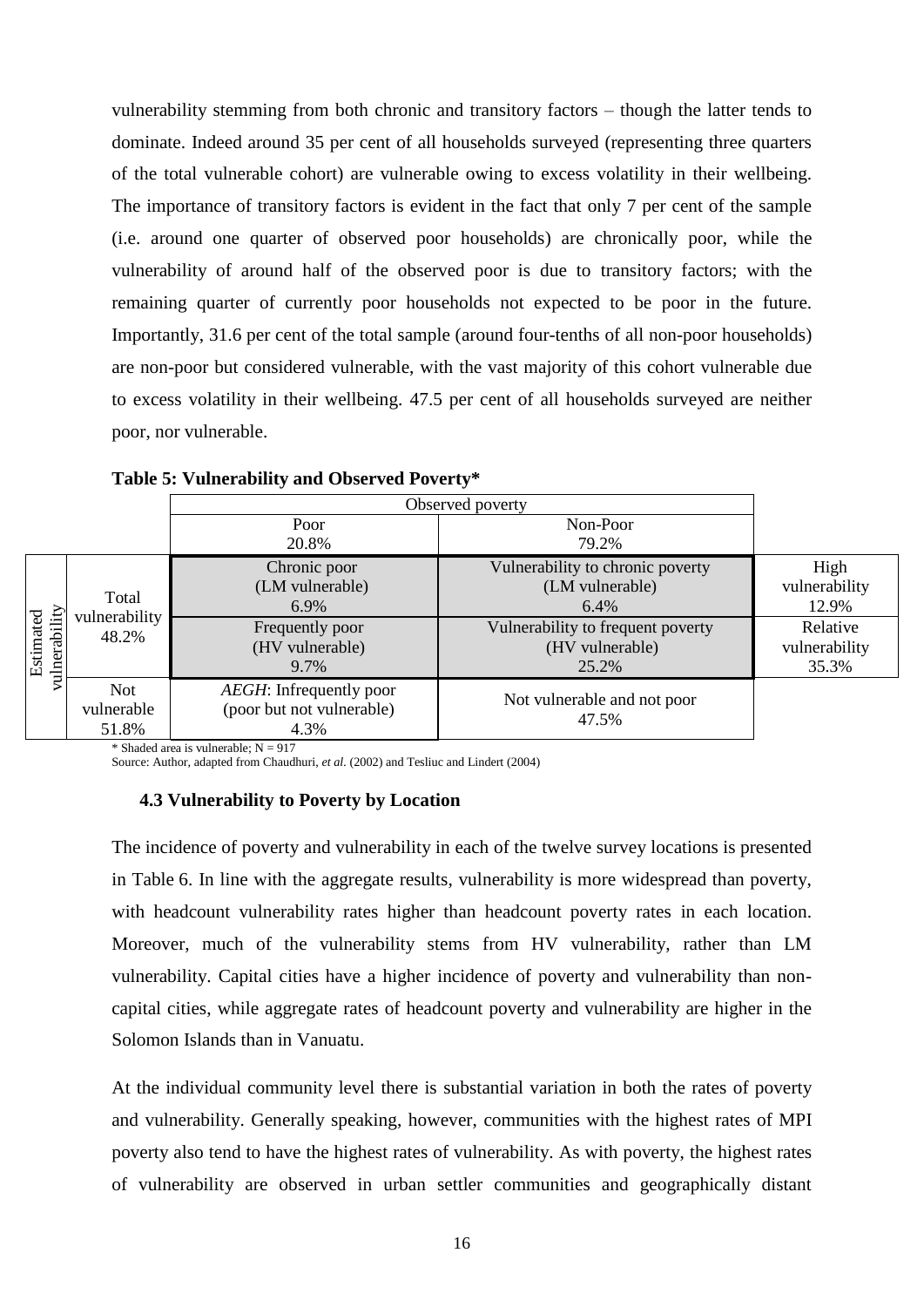communities, with the lowest rates in communities that are essentially rural in character, with good access to land and opportunities to earn income from agriculture and tourism but with effective transport links for market centres (such as Luganville, GPPOL villages and Hog Harbour).<sup>13</sup> The Weather Coast stands out as having clearly the highest rate of both observed poverty (42.7 per cent) and estimated vulnerability (90.7 per cent) of any of the locations. Urban regions, such as Auki, Honiara and Vila also have relatively high rates of both poverty and vulnerability. These relativities between communities are also reflected in the mean level of vulnerability – i.e. the mean probability of experiencing poverty in each region. On this score, the Weather Coast has a mean vulnerability score of 0.47, compared with only around 0.14 in the lowest-poverty areas.

1

<sup>&</sup>lt;sup>13</sup> It should be noted that Auki and Luganville are the second largest towns in the Solomon Islands Vanuatu, respectively, the rate of observed poverty in Auki tends to more closely resemble the characteristics of geographically isolated and capital cities while in Luganville is more akin to the well-connected rural communities of GPPOL and Hog Harbour. In part, this may reflect the divergent economic fortunes of the two cities: in particular the steady stream of tourism to the east coast of Espirto Santo that funnels through Luganville and is largely absent from Malaita. Indeed, it is likely to be no coincidence that Hog Harbour, which is connected to Luganville via the East Santo road, also performs relatively well on poverty and vulnerability metrics. It provides a cautionary tale of the importance of not over-generalising the results from twelve unique communities.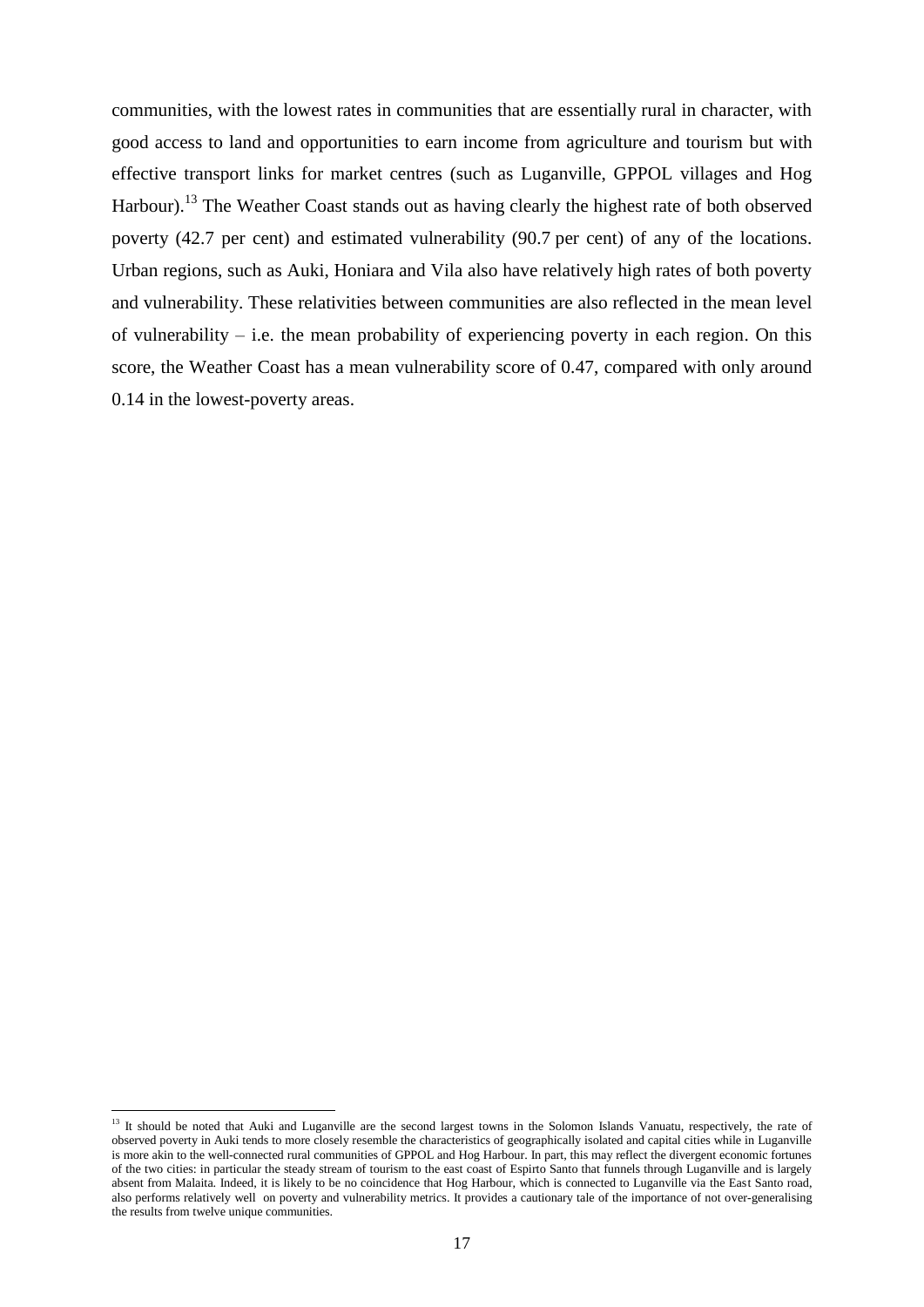| asic $\sigma$ . Tamerasing and $\sigma$ or $\sigma$ , $\sigma$ s $\sigma$ |           |      | % Households* |                       | % Vulnerable                                 |                                              |                                   |                                      |
|---------------------------------------------------------------------------|-----------|------|---------------|-----------------------|----------------------------------------------|----------------------------------------------|-----------------------------------|--------------------------------------|
| Location                                                                  | ${\bf N}$ | Poor | Vulnerable    | Mean<br>vulnerability | Relative<br>Vulnerability<br>(HV Vulnerable) | High<br>Vulnerability<br>(LM)<br>Vulnerable) | Vulnerability to<br>Poverty Ratio | LM Vulnerability<br>to Poverty Ratio |
| Total                                                                     | 917       | 20.8 | 48.2          | 0.24                  | 73.3                                         | 26.7                                         | 2.3                               | 0.62                                 |
| Urban                                                                     | 318       | 24.2 | 50.6          | 0.25                  | 70.2                                         | 29.8                                         | 2.1                               | 0.62                                 |
| Rural                                                                     | 599       | 19.0 | 46.9          | 0.23                  | 75.1                                         | 24.9                                         | 2.5                               | 0.61                                 |
| <b>Capital Cities</b>                                                     | 159       | 26.4 | 52.8          | 0.27                  | 61.9                                         | 38.1                                         | 2.0                               | 0.76                                 |
| Non-capital city                                                          | 758       | 19.7 | 47.2          | 0.23                  | 76.0                                         | 24.0                                         | 2.4                               | 0.58                                 |
| Solomon Islands                                                           | 473       | 25.4 | 56.9          | 0.28                  | 66.2                                         | 33.8                                         | 2.2                               | 0.76                                 |
| Honiara                                                                   | 80        | 23.8 | 52.5          | 0.25                  | 71.4                                         | 28.6                                         | $2.2\,$                           | 0.63                                 |
| Auki                                                                      | 78        | 34.6 | 71.8          | 0.32                  | 71.4                                         | 28.6                                         | 2.1                               | 0.59                                 |
| <b>GPPOL</b>                                                              | 85        | 10.6 | 25.9          | 0.14                  | 86.4                                         | 13.6                                         | 2.4                               | 0.33                                 |
| <b>Weather Coast</b>                                                      | 75        | 42.7 | 90.7          | 0.47                  | 30.9                                         | 69.1                                         | 2.1                               | 1.47                                 |
| Malu'u                                                                    | 80        | 26.3 | 42.5          | 0.19                  | 79.4                                         | 20.6                                         | 1.6                               | 0.33                                 |
| Vella                                                                     | 75        | 16.0 | 62.7          | 0.25                  | 87.2                                         | 12.8                                         | 3.9                               | 0.50                                 |
| Vanuatu                                                                   | 444       | 16.0 | 39.0          | 0.19                  | 84.4                                         | 15.6                                         | 2.4                               | 0.38                                 |
| Vila                                                                      | 79        | 29.1 | 53.2          | 0.27                  | 52.4                                         | 47.6                                         | 1.8                               | 0.87                                 |
| Luganville                                                                | 81        | 9.9  | 25.9          | 0.14                  | 100.0                                        | 0.0                                          | 2.6                               | 0.00                                 |
| Hog Harbour                                                               | 72        | 11.1 | 29.2          | 0.14                  | 100.0                                        | 0.0                                          | 2.6                               | 0.00                                 |
| Mangalilu                                                                 | 72        | 13.9 | 34.7          | 0.15                  | 92.0                                         | 8.0                                          | $2.5$                             | 0.20                                 |
| <b>Baravet</b>                                                            | 66        | 16.7 | 57.6          | 0.23                  | 89.5                                         | 10.5                                         | 3.5                               | 0.36                                 |
| <b>Banks</b>                                                              | 74        | 14.9 | 35.1          | 0.18                  | 96.2                                         | 3.8                                          | 2.4                               | 0.09                                 |

**Table 6: Vulnerability and Poverty; By Location**

Note: the fraction poor is the headcount poverty rate, while the fraction vulnerable is the headcount vulnerability rate for those who are relatively" vulnerable. Mean vulnerability is the mean probability of experiencing poverty in the future in the cohort

\*Poverty and vulnerability are not mutually exclusive (see Table 5)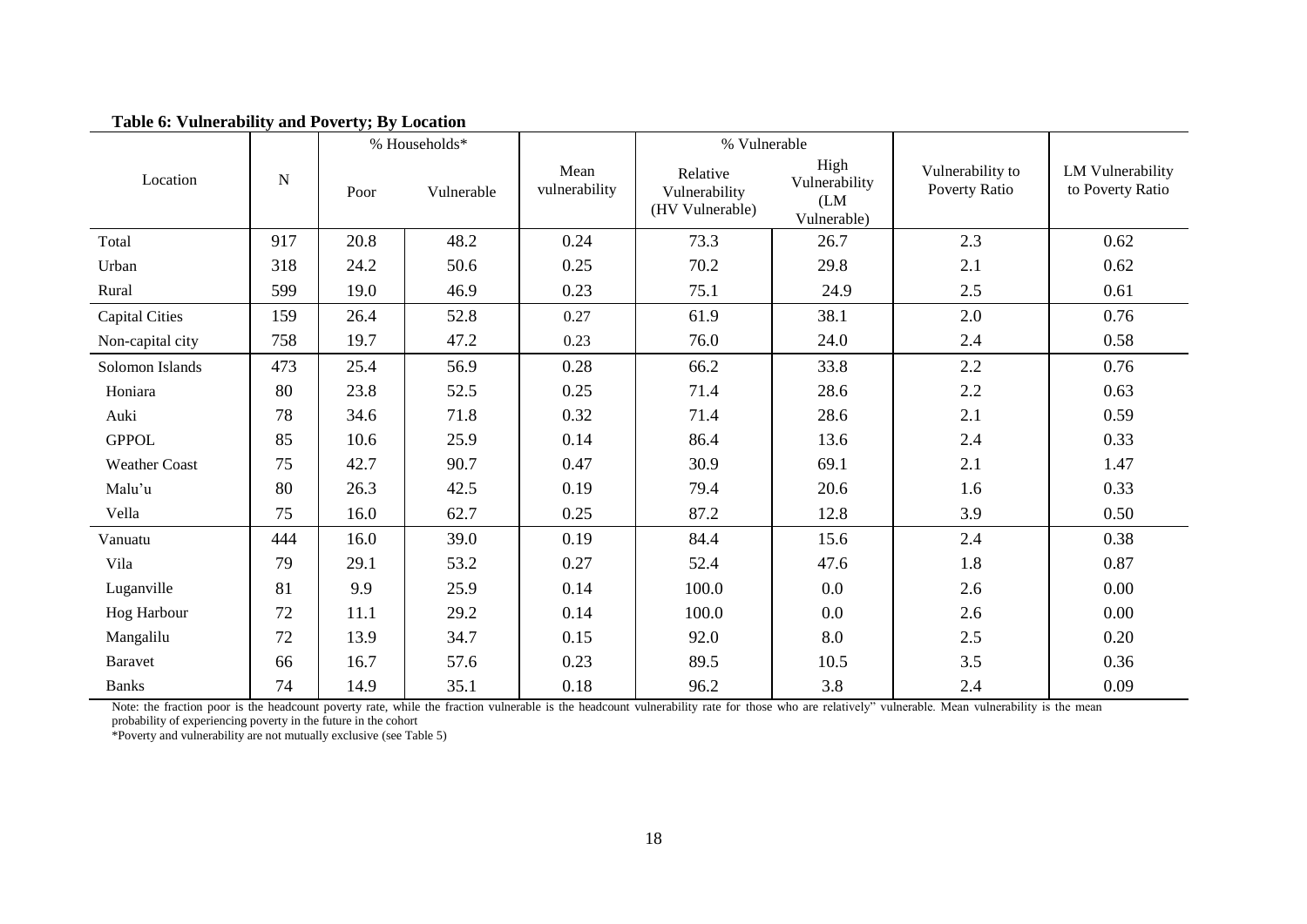There are also important differences in the mixture of vulnerability in across communities. Communities that have particularly high rates of poverty, such as Weather Coast, Auki, Port Vila (and to a somewhat lesser extent Honiara and Malu'u), also tend to have a greater proportion of LM vulnerability than the rest of the sample. On the face of it this suggests that in areas where poverty and vulnerability to poverty are relatively high, chronic factors as well as exposure to risk have important role to play. In the other communities, it is transitory factors, such as exposure to shocks, which appear to be the main driver of future wellbeing. In fact, at the extreme end of the spectrum, in low-poverty low-vulnerability communities such as Luganville and Hog Harbour, what poverty that does exist appears to be entirely the result of transitory factors. The geographically remote communities of Baravet and Vella Lavella present interesting cases, with relatively low levels of poverty, yet with high rates of vulnerability more akin to some of the high-vulnerability locations. Again, in each case, the result appears to be inordinate exposure to shocks.

Chaudhuri, *et al.* (2002, pp11-17) claim that juxtaposing poverty and vulnerability, as well as decomposing vulnerability into its two main components (HV and LM vulnerability), provides important insights for the design of social protection policies. Vulnerability-topoverty ratios can be useful for identifying communities in need of poverty-prevention programs that may not be evident from poverty statistics alone. For instance, the geographically distant community of Vella Lavella in the Western Province of the Solomon Islands has a lower-than-average rate of poverty compared with the rest of the communities visited in the Solomon Islands, yet a higher-than-average rate of vulnerability. Moreover, vulnerability-to-poverty ratios can potentially be useful in prioritising policy action between communities with ostensibly similar circumstances. An example can be seen when comparing the communities of Baravet and Banks Islands in Vanuatu; each has a relatively similar rate of headcount poverty (between 15 and 17 per cent), yet the expectation of future poverty is markedly different, with the vulnerability to poverty considerably higher in Baravet (57.6 per cent) than in the Banks (35.1 per cent).

The mix of vulnerability, too, is likely to have important social protection policy implications. To the extent that vulnerability in some communities appears to derive from chronic factors, social protection policies designed to mitigate risk, such as insurance, may not be as effective in improving wellbeing as policies designed to target the root causes of chronic poverty. The converse is also likely to be true in communities where vulnerability is largely the result of transitory factors and exposure to risk.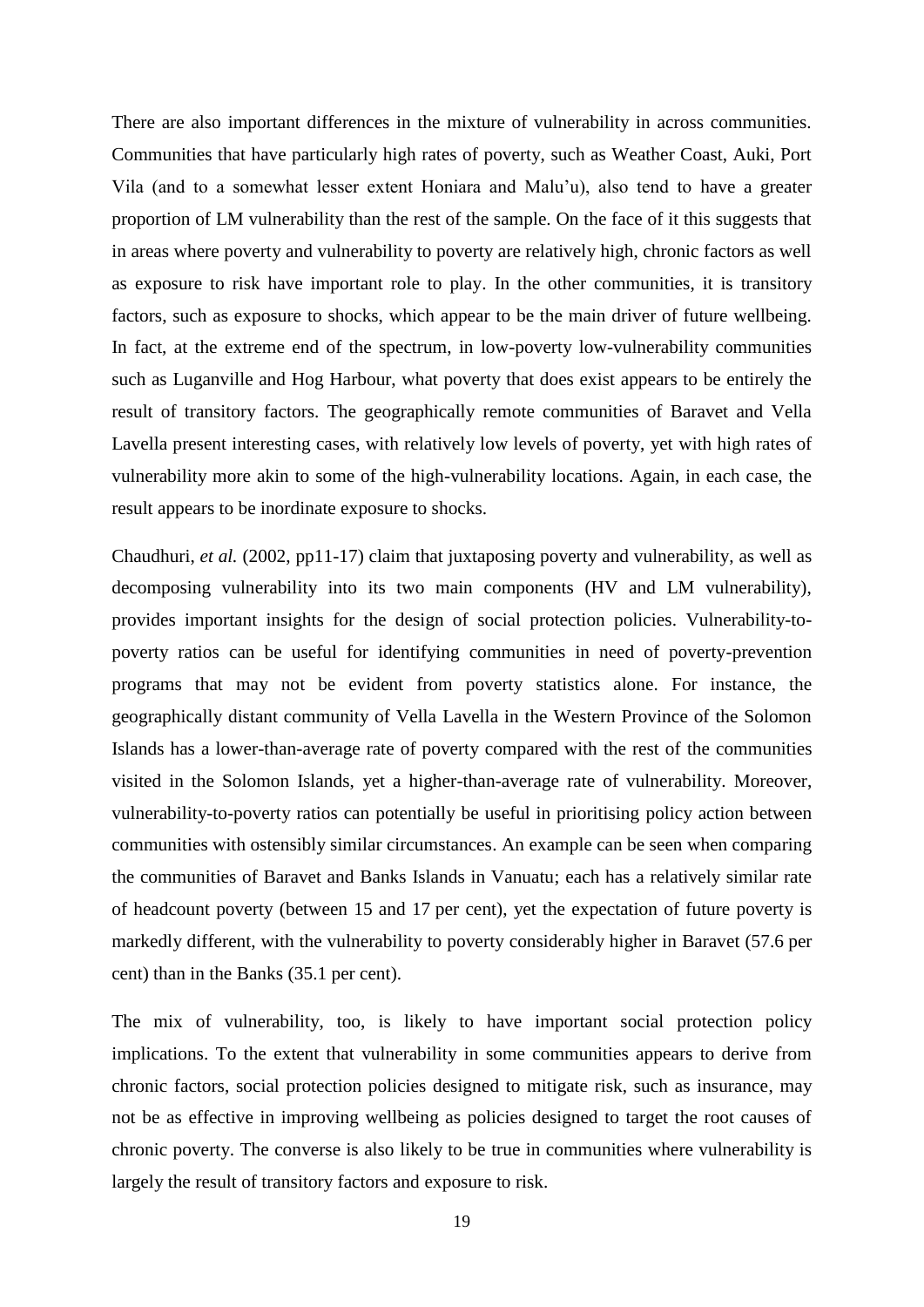#### **4.4 A Profile of Household Vulnerability in Melanesia**

In general, a household's wealth (both conventional and traditional forms) and level of education are strong predictors of reduced vulnerability to experiencing poverty one period ahead. In non-capital cities having access to formal employment reduced vulnerability while in capital cities larger households with more adults were more vulnerable.

Holding all else constant, households with a greater conventional wealth index score tend to be less vulnerable owing to their lower rates of expected poverty (a negative sign implies a reduction in deprivations and thus an improvement in wellbeing). In fact, a one per cent increase in a households' conventional wealth index (based on household characteristics and ownership of durable assets) decreases its weighted deprivation score by 0.03 in non-capital regions and by almost 0.05 in the capitals. Additionally, households that are relatively wellendowed with traditional wealth (based upon livestock holdings, environmental assets and social capital) also tend to be less vulnerable. However, in contrast to conventional wealth, traditional wealth reduces vulnerability by acting as a shock absorber; lowering expected volatility (i.e. the variance) of future wellbeing.

Better educated households have both lower average levels and volatility of expected MPI deprivations. Increasing the share of adults that have passed at least one year of secondary school decreases a households' weighted deprivation score by between 0.07 and 0.13 – a considerable amount seeing that the threshold score for poverty is 0.30. This result is generally consistent with most studies that examine the link between education and vulnerability. Glewwe and Hall (1998) attribute this to Schultz's (1975) hypothesis that more educated households adapt more quickly as economic circumstances change (in addition to the increasing returns to scale of education). It is also consistent with the results for PNG that households with more educated heads are less vulnerable to poverty (Jha and Dang 2010).

Having access to formal employment does not affect households' vulnerability in capital cities, where employment is relatively widespread, though it decreases vulnerability in noncapitals by reducing both households' expected level of MPI deprivations and the volatility of their wellbeing. This possibly illustrates the importance of relatively stable forms of income from formal employment in rural areas, as distinct from more ephemeral agriculturally based income sources. Indeed, both cash crop sellers and food peddlers are more vulnerable in non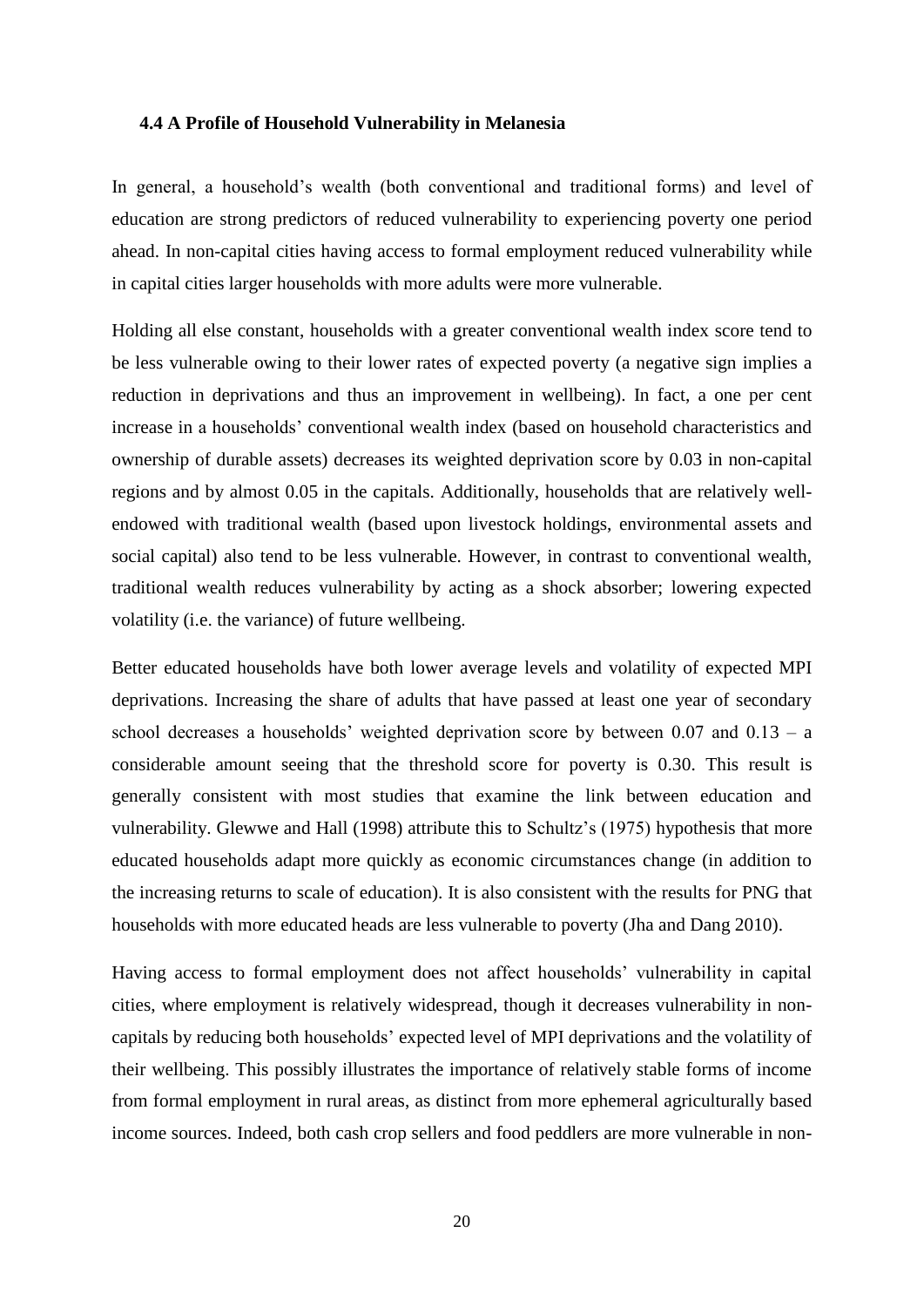capital city regions. This also further underscores the importance of connecting rural areas to formal markets.

Household size tends to increase vulnerability in capital cities, owing to a higher level and volatility of expected MPI deprivations.<sup>14</sup> The additional vulnerability of larger households in capital cities is generally consistent with other studies that linked household size and vulnerability to macroeconomic shocks. Using data from Argentina, Corbacho, e*t al*. (2007) suggests that larger households tended to be poorer in urban in regions than in rural regions; and also suggest that urban households with more adults were concomitantly more exposed to adverse labour market shocks. This may well be the case in Melanesia too, with the number of adults in a household a statistically significant predictor of its experience of a labour market shock in the capital cities (see Appendix A4).

Female-headed households are slightly more vulnerable than male-headed households. This is limited to non-capital city regions and is due to excess volatility in expected wellbeing. The modest impact on household vulnerability is consistent with much of the literature which generally failed to find a strong relationship between the head's gender and a households' vulnerability, once other correlates of wellbeing are accounted for.

The experience of global economic shocks, such as terms-of-trade shocks associated with international commodity price inflation, did little to influence households' vulnerability. Presumably this was because the experience of food and fuel price inflation was almost universally experienced by households. In terms of households observed experiences of other shocks, and their observed responses to shocks, there were some clear distinctions between capital and non-capital city regions. Households in urban squatter settlements in capital cities that reported experiencing an environmental shock (such as a natural disaster or crop failure) had higher expected volatility in their wellbeing, and thus are, on average, more vulnerable to poverty. In contrast, the coefficients on environmental shocks in non-capital city regions, where the environment is much more prominent in households' livelihoods, are not statistically significant. Interestingly, households in the capitals that resorted to using the natural environment in order to cope with a negative shock are also more vulnerable to poverty – with almost 0.08 percentage points higher expected level of weighted deprivations than those households that did not resort to the environment in the capitals. That capital city residents with connections to the environment are relatively more vulnerable could be

 $\overline{a}$ 

<sup>&</sup>lt;sup>14</sup> With the coefficient on the square of household size negative and significant, the maximum vulnerability occurs in capital cities with around eleven household members.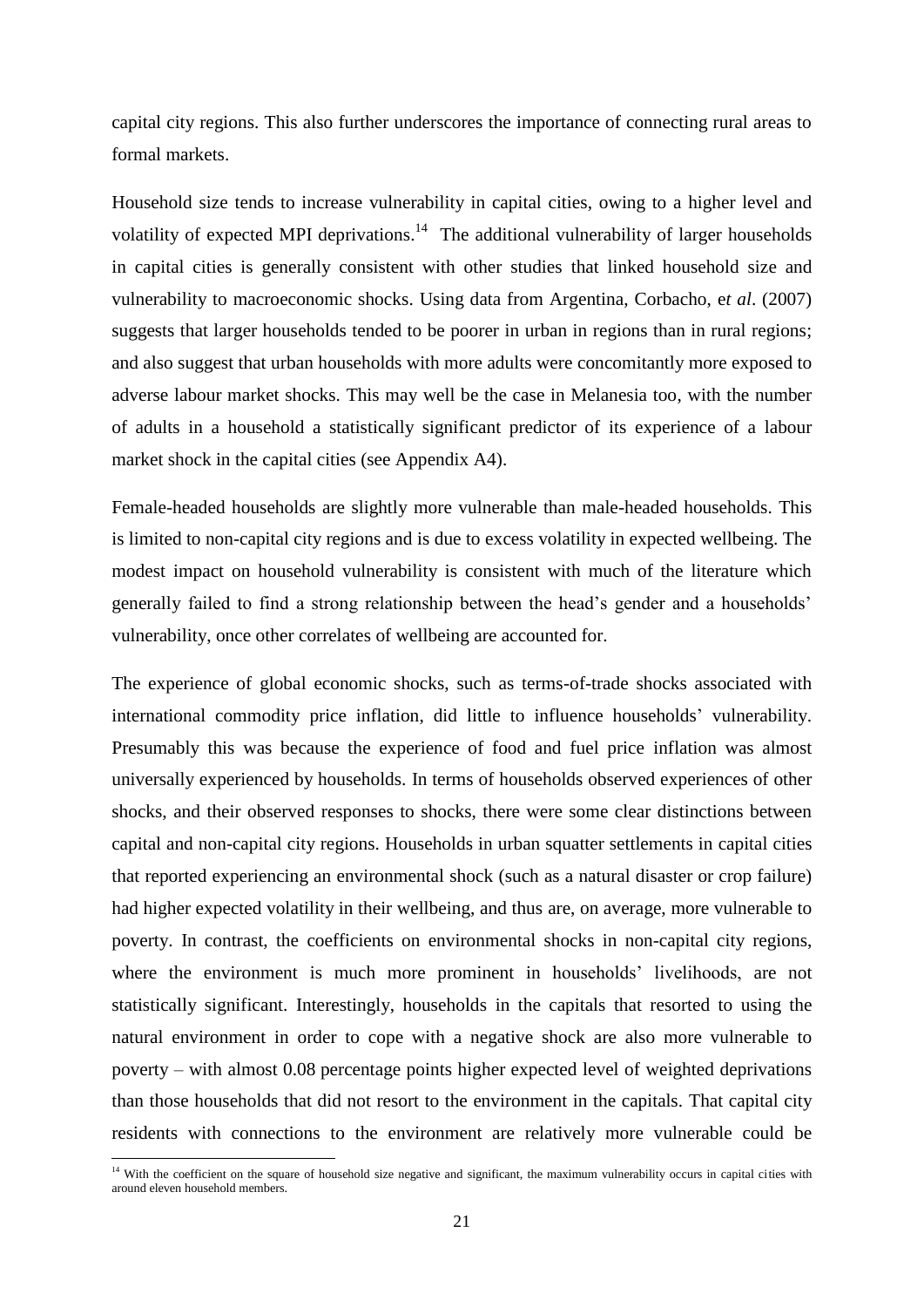evidence of the inadequacy of environmental resources in providing a minimum standard of living in those areas. Indeed, the headcount MPI poverty rate of households in the capital cities that indicated that the garden was their primary source of food was 34.7 per cent – statistically higher than both the headcount poverty rate of the rest of the capital city population and the non-capital city population, 18.2 per cent and 19.5 per cent, respectively.

Households that used financial services to cope with the effects of shocks, such as drawing down household savings, claiming an insurance policy or seeking a formal line of credit, have lower average vulnerability in capital cities; on account of lower expected levels of deprivations. This is unsurprising, and is consistent with ordinary consumption smoothing behaviour to avoid poverty, in the face of income shocks, seen elsewhere. However, the fact that this behaviour also appears to reduce the prospect of experiencing non-monetary MPI poverty is an interesting finding. In contrast, using financial services in non-capital city regions, where financial services are much less available, is linked with increased vulnerability by increasing the average level and volatility of expected MPI deprivations. On the face of it this result is surprising, given the fact that improving access to services in rural areas is a key policy focus in Melanesia (GOV, 2006, p8). **<sup>15</sup>** Without more comprehensive information on the divers of this effect it is difficult to make clear assertions. It is an issue that therefore clearly warrants further investigation.

Households that sold assets tended to be less vulnerable than households that did not; possibly suggesting that households that sold assets were better able to smooth the effects of shocks. This is consistent with studies in other developing-country contexts; for instance, Rosenzweig and Wolpin (1993) found evidence that livestock sales and purchases are used as part of farm households' consumption-smoothing strategies in India. However, asset sales have also been found to be suboptimal as a coping mechanism in some contexts; particularly when shocks are covariant as widespread sales depress prices (Fafchamps and Gavian, 1997). To the extent that assets may therefore be sold during times of stress for less consideration than they might be worth otherwise, such sales may, ultimately, weaken households' resilience to future shocks. However, with only cross-sectional data available, identifying this effect is beyond the scope of this paper. Few inferences can be made regarding the effect of land sales on vulnerability since it was not captured in the survey.

**.** 

<sup>&</sup>lt;sup>15</sup>In the survey, a much higher proportion of households in capital cities indicated that they had access to a bank account than in non-capital cities (62.4 per cent compared with 50.6 per cent) however, this rate fell substantially the more geographically distant communities were (15.6 per cent in Weather Coast; 27.3 per cent in Baravet).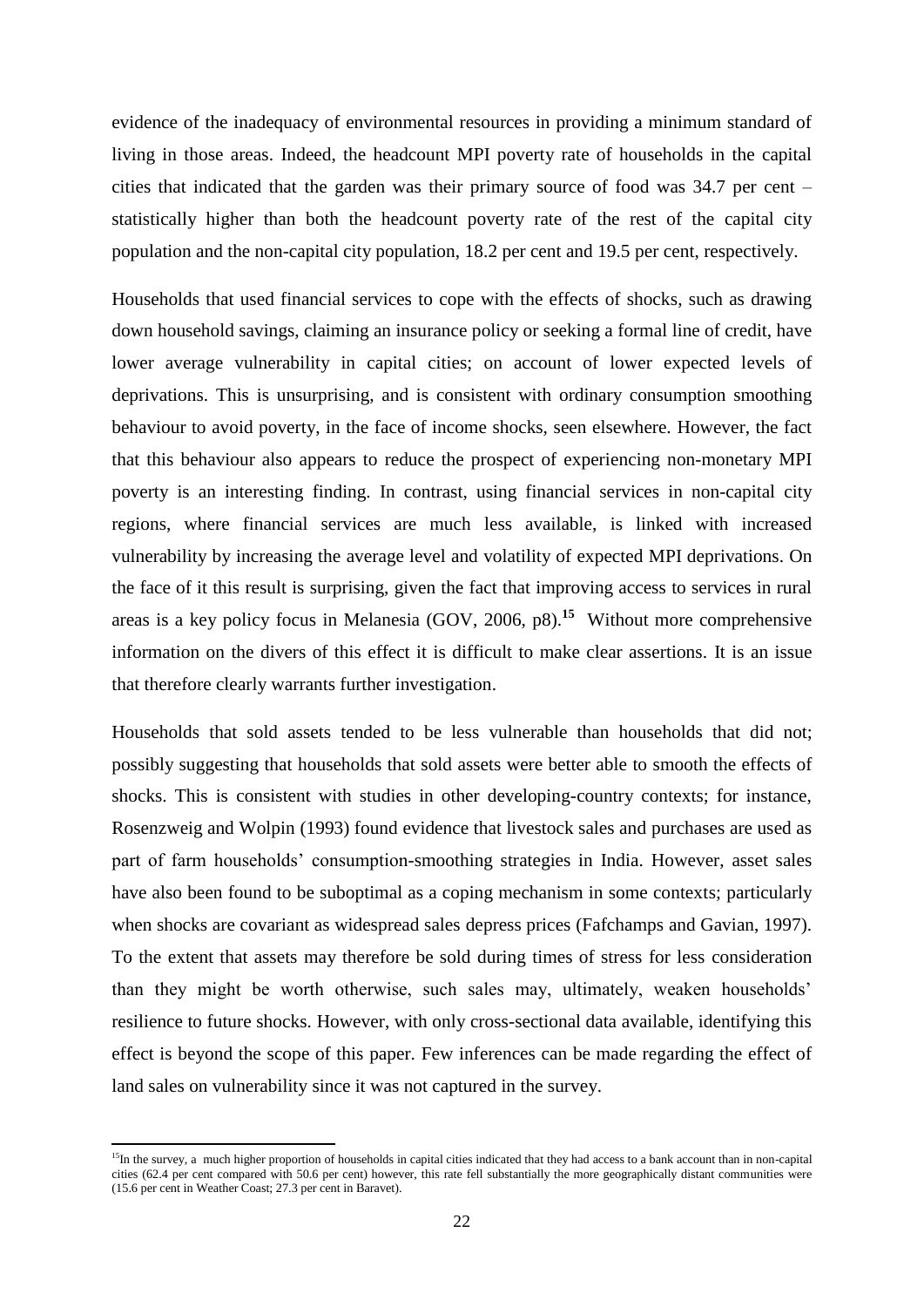Actively drawing on the traditional economy during shocks, i.e. drawing on informal insurance networks such as family and "*wantoks*", tended to increase household's vulnerability modestly; in non-capital city regions where it reflected a higher average rate of deprivations and in capital cities where is increased volatility of expected wellbeing. At first glance, this appears to be at odds with the shock-absorbing role played by traditional wealth. However, even when traditional wealth was excluded from the model the coefficient on using the traditional economy remained significant; suggesting that the result is robust to the model's specification.<sup>16</sup> This may, therefore, be providing some evidence to support Connell's view that secular shifts in the Pacific, including rapid urbanisation, are causing traditional safety nets to break down, with households in urban squatter communities even resorting to abandoning their cultural obligations, simply to get by (Connell, 2010; 2011). Accordingly, an additional variable, that of jettisoning cultural obligations (such as giving less at church, fundraising events or to "*wantok*") was also included in the model (though separately from using the traditional economy since there was a degree of collinearity when both were included). In capital cities jettisoning such obligations resulted in a statistically significant, though modest, increase in the expected volatility of wellbeing, while in noncapital city areas the coefficient was statistically insignificant.

Notwithstanding the fact that more than four-fifths of households looked to augment their income in times of stress, once other household characteristics were accounted for, it has no discernible influence on households' vulnerability. Linked to this, somewhat, is the fact that households almost universally suggested that they did not withdraw their children from school in order to increase the stock of available household labour during times of stress. In fact, qualitative information collected in key informant interviews and focus group discussions with men and women indicated that households prioritised the payment of school fees and went to great lengths to ensure that there was sufficient money to continue their children's education. However, this general reluctance to specifically link children's school attendance with shocks may be most relevant for primary school, with the reality in Vanuatu and the Solomon Islands being that only a relatively small share of children are able to complete their secondary education because households are unable to pay the ongoing fees (AusAID, 2012).

**.** 

 $16$ In order to check for potential issues of multicollinearity between traditional wealth and use of the traditional economy during shocks, the model was re-run excluding traditional wealth. While the coefficient became on expected volatility of wellbeing capital cities because insignificant, the coefficient on expected level of wellbeing in non-capital cities remained significant.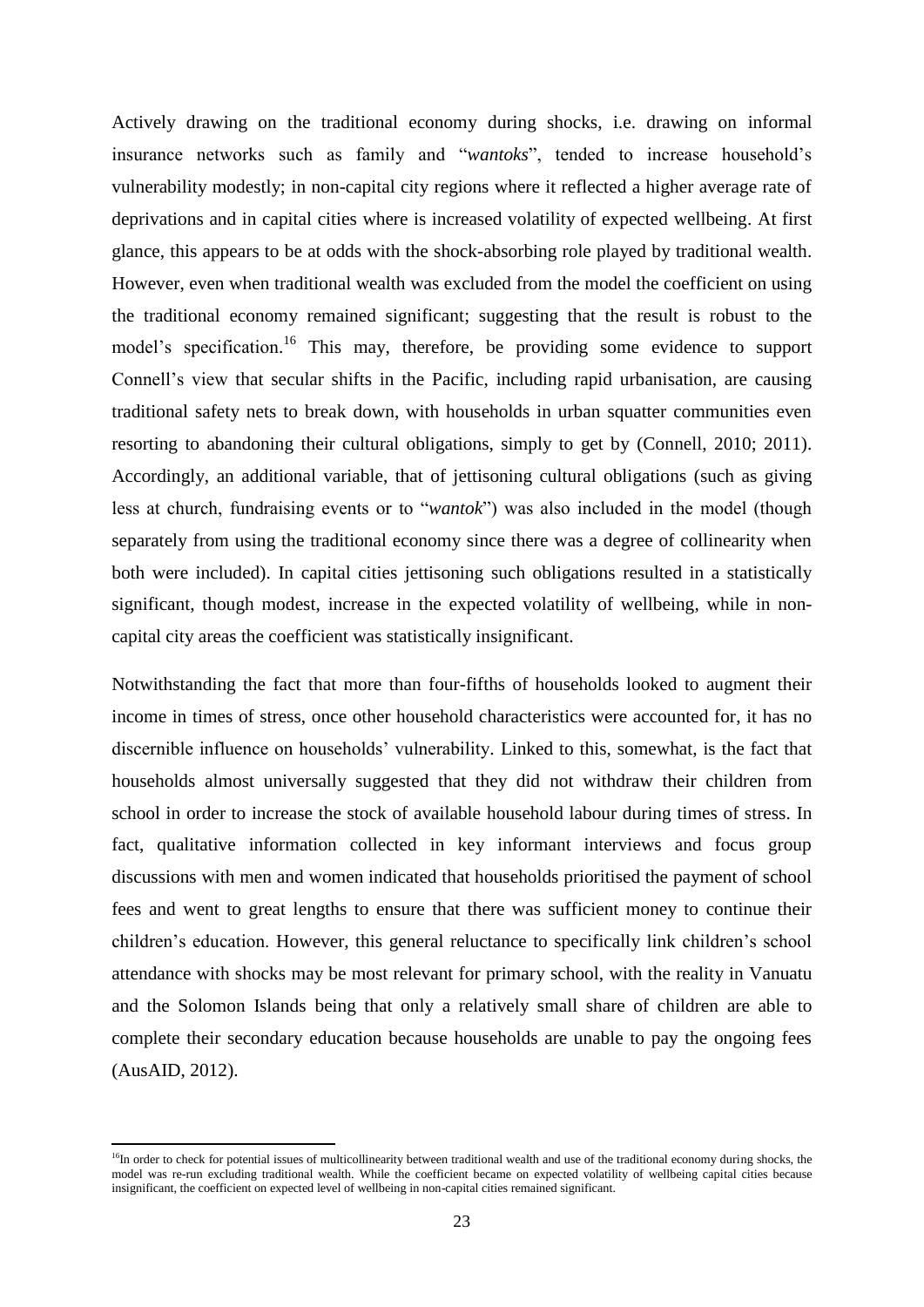The reduced spending on education that was nominated in response to a shock (and which used as a proxy measure of broader changes in non-discretionary spending) mainly took the form of cutting expenditure on schooling such as textbooks, uniforms and transport.<sup>17</sup> Cutting these outlays was significant in reducing households' vulnerability in non-capital regions. However, to the extent that reducing education expenditure jeopardises the formation of human capital, then households that appear to be using education as a mechanism to smooth variation in wellbeing may ultimately be increasing their vulnerability to future shocks. This is particularly the case given the centrality of education attainment to households' resilience, as explained above.

#### **5. Discussion**

 $\overline{a}$ 

This paper estimates the vulnerability of households in Vanuatu and the Solomon Islands to experiencing multidimensional poverty. It combines unique empirical survey data with an approach to estimating vulnerability to poverty that is widely used in the development economics literature. It sharpens the analytical focus on household wellbeing in Melanesia, beyond current observed poverty, by identifying those households that are likely to experience poverty in the future and the reasons why they are likely to be poor. By examining household's exposure to shocks during an extremely cyclical phase in the world economy, it examines the contribution that macroeconomic and other shocks, as well as household's responses to shocks, have on their level of vulnerability.

In general, headcount vulnerability rates tend to be higher in areas where headcount poverty rates are also high. This confirms a link between poverty and vulnerability. However, in each location surveyed the incidence of vulnerability was more widespread than the observed rate of poverty. This further underscores the fact that headcount poverty is a necessary, but insufficient, indicator of households' future wellbeing. Policymakers interested in social protection would therefore be well served by dedicating resources to forward-looking antipoverty policy interventions as well as focusing on alleviating the current incidence of poverty.

 $17$  A number of variables were considered to capture information on household budgetary reallocations during shocks. These included changes in non-discretionary items (food, education, health and other essentials) and changes in household spending on discretionary items (non-essentials and demerit goods). However, most spending variables were highly correlated, suggesting that if non-discretionary (or discretionary) spending was curtailed households tended not to discriminate. Two measures of spending were therefore selected as proxy measures; one non-discretionary spending (education) and discretionary spending (demerit goods). These also had the advantage of being the consumption response variables available that were least correlated with other response variable, thus mitigating issues of multicollinearity in the wellbeing model.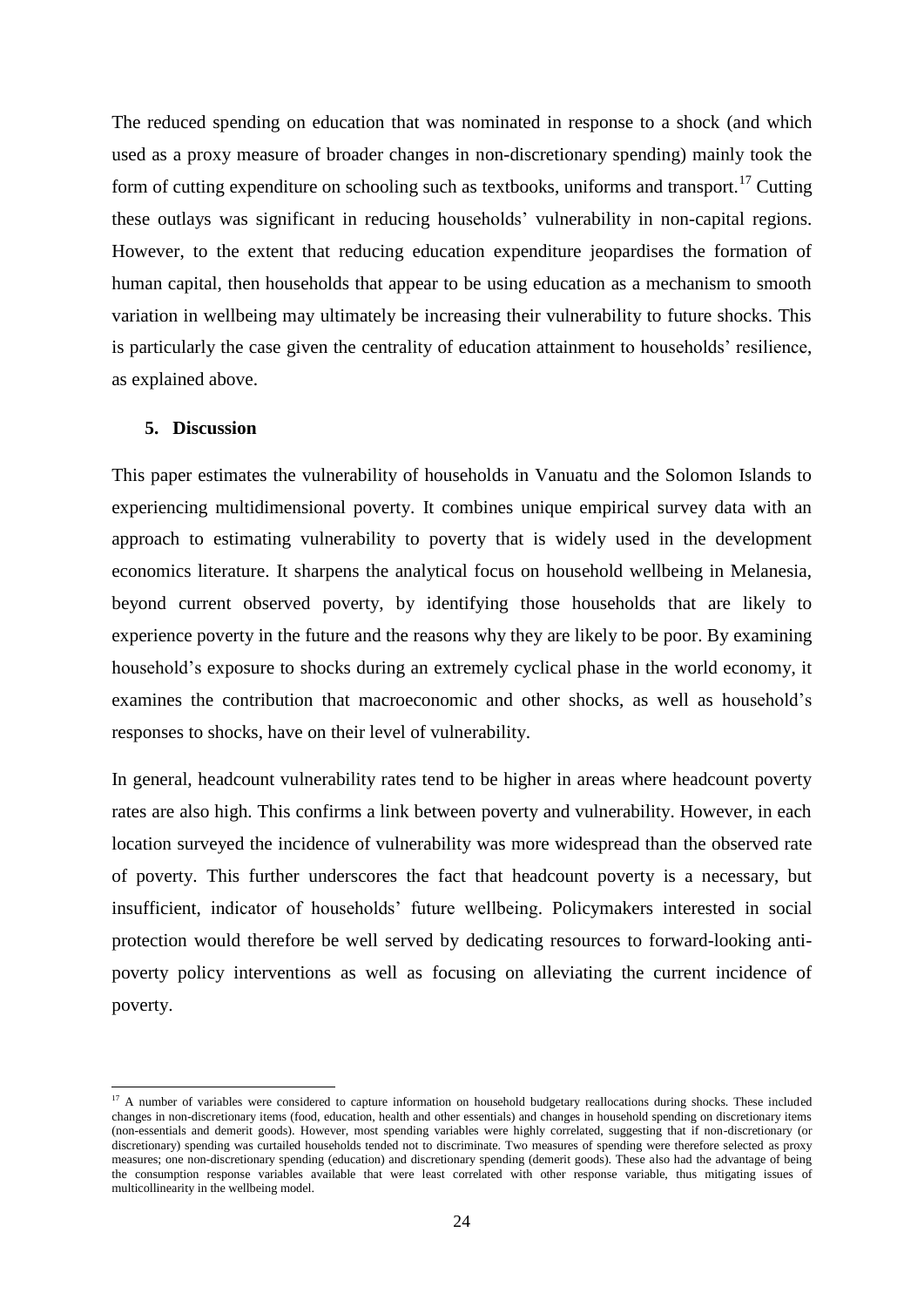Generally speaking, being wealthier, better educated and employed reduces a household's vulnerability in Vanuatu and the Solomon Islands. This is consistent with other vulnerability analyses in developing countries and highlights the importance of education policies and the removal of barriers that prevent households from engaging in the formal economy. Indicators of traditional Melanesian wealth were also important in reducing the volatility of households' expected wellbeing. In effect, this suggests that traditional livelihood assets (such as land, gardens, livestock, and strong social capital) act like a shock absorber for Melanesian households, mitigating the adverse effects of risk. This confirms Regenvanu (2009) thesis that traditional livelihoods provide households with a safety net from the acute macro vulnerability that small island states of Melanesia have to the effects of economic and environmental shocks. However, contradicting this somewhat, is the fact that drawing on the traditional support structures in times of need increases household vulnerability in non-capital city regions with a similar effect observed for households in capital cities that drew upon environmental resources. Similarly, drawing on financial services increased vulnerability in non-capital city regions (where financial services are scarce), though reduces vulnerability in capital cities, where they are relatively plentiful. More work is clearly needed to better understand the efficacy of the various coping mechanisms available to households in Vanuatu and the Solomon Islands in times of stress.

The results also indicate that around three quarters of the total estimated vulnerability in Vanuatu and the Solomon Islands stems from excess volatility in expected wellbeing. This is an interesting finding, given the MPI measure itself is based upon at least one static indicator and a number of slow-moving flow variables.<sup>18</sup> This may be an indication of the important role that Melanesia's inordinate exposure to risks, at a national level, has in determining households' wellbeing prospects. It also confirms that poverty in Melanesia, like elsewhere, is a stochastic phenomenon. It may also provide some evidence to suggest that the traditional livelihoods are not able to comprehensively insure households from the effects of external shocks.

However, in a number of areas where the observed rate of poverty was already relatively high, chronic factors were also important in driving vulnerability. This was particularly the case in urban communities of Port Vila, Honiara and Auki as well as in the geographically isolated community on the Weather Coast.

 $\overline{a}$ 

<sup>&</sup>lt;sup>18</sup> Of the ten indicators used to calculate the MPI, one is static (whether a household experienced infant mortality); while the remaining indicators are flow variables and subject to change.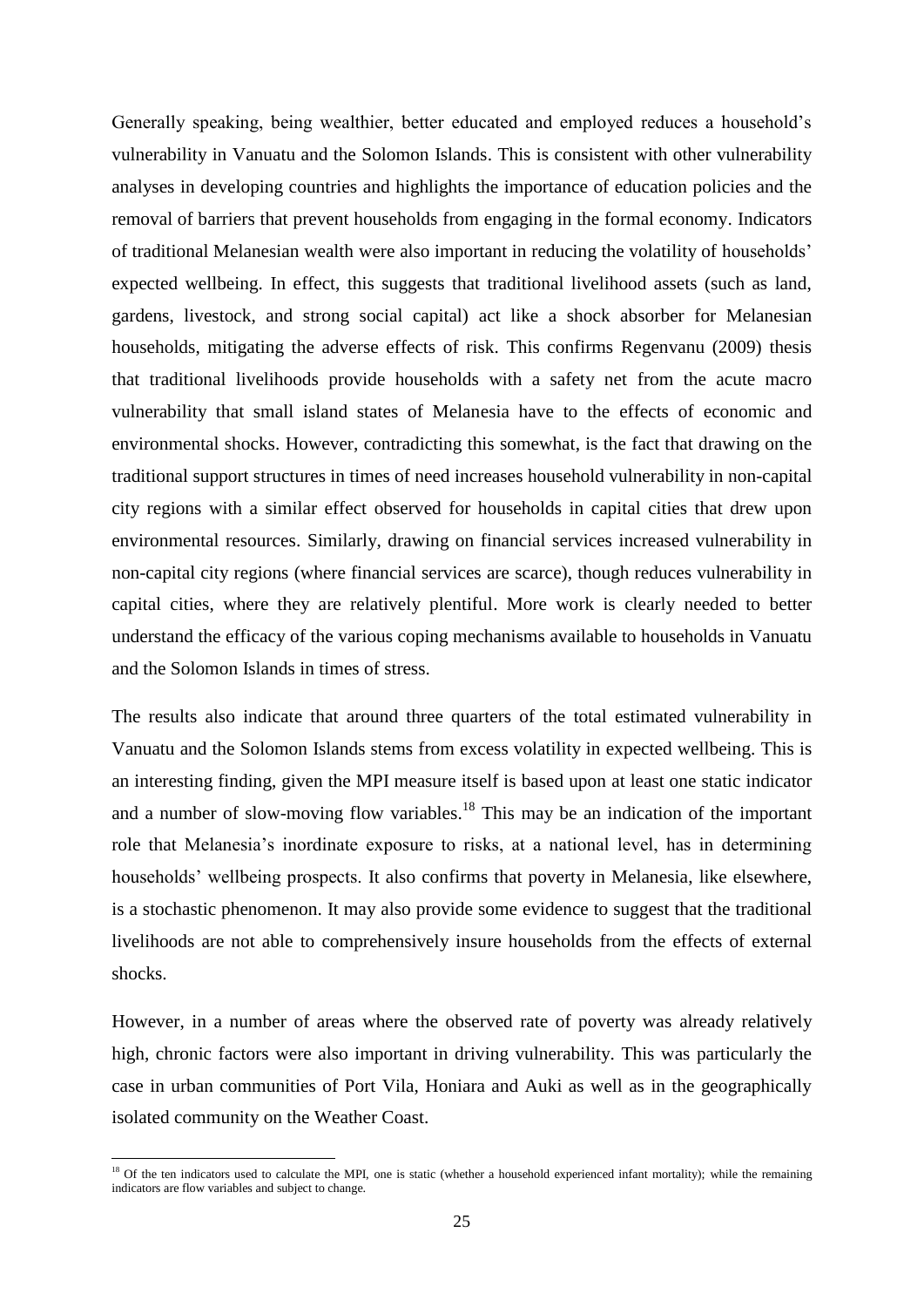The ability to distinguish between different types of vulnerability highlights an important contribution of vulnerability analyses. By understanding whether poverty in Vanuatu and the Solomon Islands is caused by transitory of chronic factors, policymakers can formulate their social protection policies to target the causes of poverty. For instance risk mitigation policies are unlikely to be as effective in the capital cities of Vila and Honiara, where vulnerability stems from the low endowments, as a transfer program that targets the cause of vulnerability. Analysing vulnerability separately from vulnerability might also facilitate the prioritisation of social protection policies between communities that, on the face of it, have similar rates of poverty yet different risk profiles.

However, it is important to be mindful of some of the key limitations in this analysis. In particular, by relying on cross-sectional data to estimate developments over time the analysis is necessarily assumption driven. Moreover, there are a number of recognised shortcomings to multidimensional poverty indices, while issues of endogeneity mean causal relationships should be treated with some caution. Ravallion (2010) criticises the indices that collapse multiple dimensions into a single score, such as the MPI, for lacking a transparency as well as an explicit linkage to conceptual analysis. He suggests that such measures can even potentially distort poverty assessments. Alkire and Santos (2010, p61) also acknowledge that to ensure the international comparability of the MPI, only generic data are included – thus necessarily abstracting form important local determinants of wellbeing. However, Alkire and Foster (2011b) contend that the MPI is conceptually anchored in Sen's capability approach, as well as emphasising the transparency around its construction and demonstrating the MPI's robustness to a range of weights.

The very nature of the risk-response-outcome nexus that characterises vulnerability also means that endogeneity of explanatory variables in the model is a pervasive issue. Very few variables are likely to be truly exogenous, a point noted by Glewwe and Hall (1998, p196) in their analysis of vulnerability that "basically, only those characteristics of household heads that are determined by the age of adulthood are assumed to be exogenous". While Glewwe and Hall were referring to the fact that most household characteristics are the by-product of previous decisions in response to changing economic conditions, this is also the case with households' exposure to shocks and coping mechanisms. Shock experience is endogenous with wellbeing, with poor (and vulnerable) households more likely to experience natural disasters and less likely to experience formal labour market shocks owing to their relatively closer links to the land. While households' coping behaviour in the face of shocks is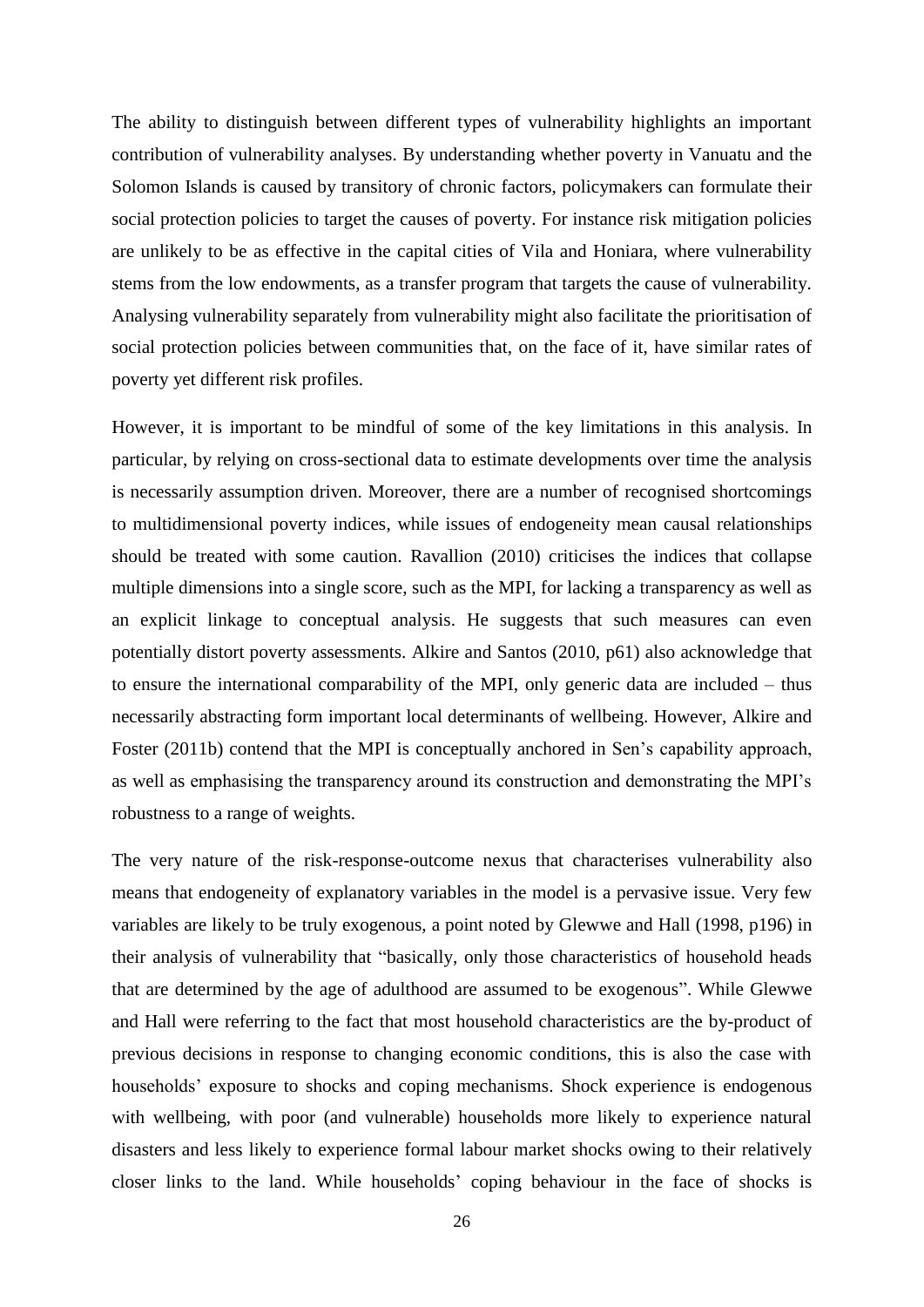obviously endogenous to the shock it is also endogenous to the environment, households' own ability to mobilise resources and even the success (or failure) of previous coping behaviour to past shocks. To that end, one should be careful when concluding that a certain coping mechanism (such as drawing on the traditional economy) is linked with heightened vulnerability because it is something that households did because they were vulnerable, or whether it was not a successful strategy and thus was a characteristic of those households that were unable to smooth shocks.

Notwithstanding its potential shortcomings, this paper has addressed an important gap in analyses of wellbeing in Melanesia: the dearth of estimates of households' vulnerability to poverty. Importantly it also demonstrates the utility of examining vulnerability using broader, non-monetary, measures of wellbeing, such as the MPI.

It also highlights the importance of different lenses of wellbeing and suggests that examining vulnerability to non-monetary measures has merit. One of the key advantages of using unique survey data is that it was able to provide a perspective on wellbeing that is elusive in broader, aggregated, survey sets that are available in Melanesia, such as the HIES. Future work on vulnerability in Melanesia should therefore concentrate on combining the sampling breadth of the HIES with deeper perspectives on household wellbeing, beyond simply income and consumption. Such an approach would provide policymakers with a powerful evidence base with which to guide social protection policies.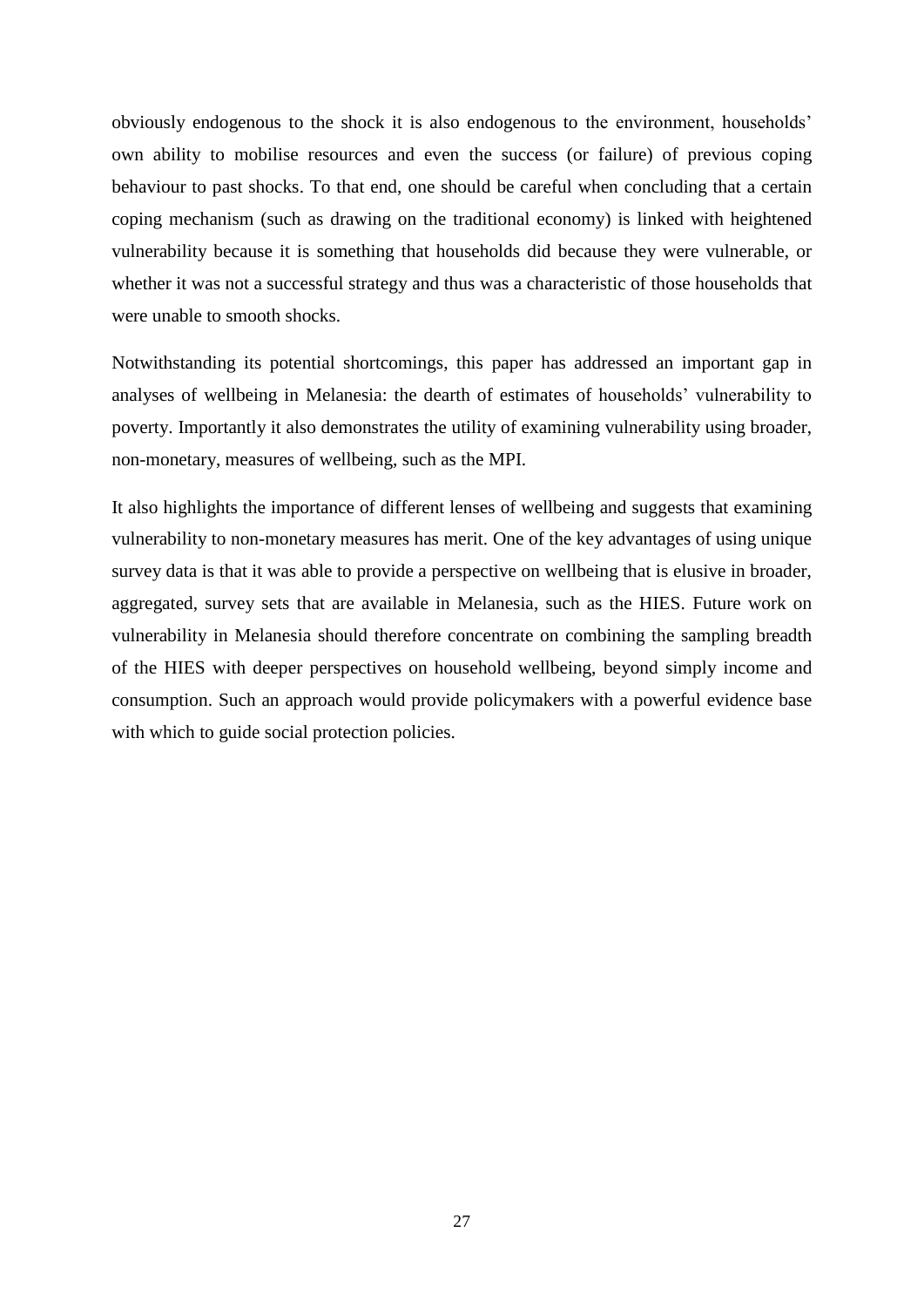#### **References:**

#### Adger, W. Neil

2006 Vulnerability. *Global Environmental Change* 16 (3), pp.268–281.

Alkire, Sabina, and James Foster

- 2011a Counting and Multidimensional Poverty Measurement. *Journal of Public Economics* 95, pp.476-487.
- 2011b Understandings and misunderstandings of multidimensional poverty measurement. *Journal of Economic Inequality* 9, pp.289-314.

Alkire, Sabina, and Maria Santos

2010 Acute Multidimensional Poverty: A New Index for Developing Countries. *Oxford Poverty and Human Development Initiative Working Paper*, No. 38.

Alwang, Jeffrey, Paul B. Siegel, and Steen Jorgensen

2001 Vulnerability: A View From Different Disciplines. *Social Protection,* Washington: World Bank.

Amemiya, T.

1977 "The maximum likelihood estimator and the non-linear three stage least squares estimator in the general nonlinear simultaneous equation model," *Econometrica*, 45, pp.955-968.

Amin, S., A. Rai, and G. Topa

2000 Does microcredit reach the poor and vulnerable? Evidence from northern Bangladesh. *Unpublished Manuscript*.

AusAID

2012 Poverty, vulnerability and social protection in the Pacific: The role of social transfers. Australian Agency for International Development, Canberra. Available at: [http://www.ausaid.gov.au/aidissues/foodsecurity/Documents/social](http://www.ausaid.gov.au/aidissues/foodsecurity/Documents/social-transfer.pdf)[transfer.pdf](http://www.ausaid.gov.au/aidissues/foodsecurity/Documents/social-transfer.pdf)

Azam, M. and K. Imai

2012 ―Households' Vulnerability to Idiosyncratic and Covariate Shocks- the case of Bangladesh", *Discussion Paper Serries DP2012-02*, Kobe University Research Institute for Economics and Business Administration, Kobe Japan.

Calvo, C. and S. Dercon

2005 "Measuring Individual Vulnerability" Discussion Paper Series Number 229, Oxford University Department of Economics.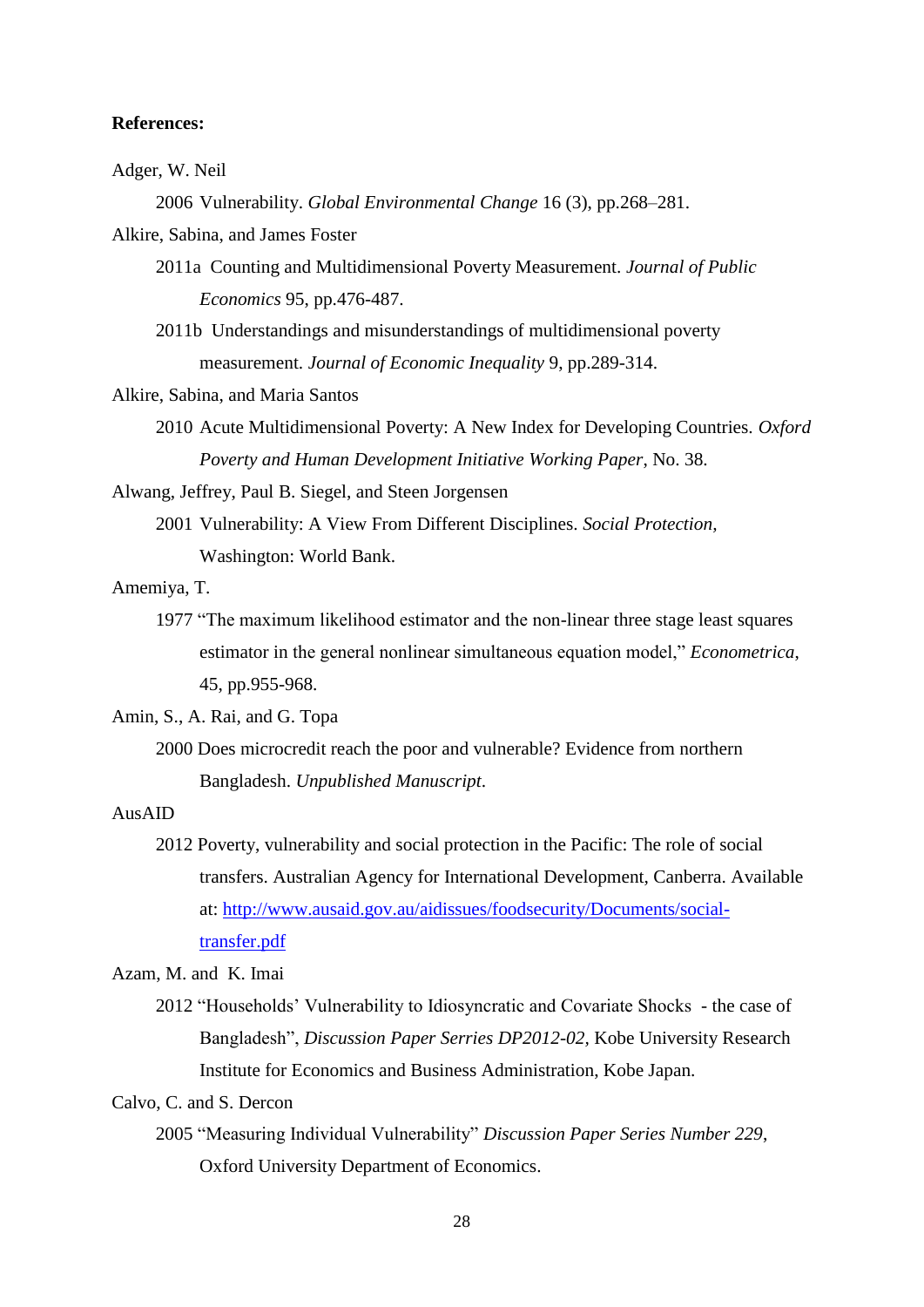#### Celedoni M

2013 "Vulnerability to poverty: an empirical comparison of alternative measures" *Applied Economics* 45 (12), pp.1493-1506.

## Chaudhuri, Shubham

2003 ―Assessing Vulnerability to Poverty: Concepts Empirical methods and Illustrative Examples". *mimeo.* New York: Columbia University, Department of Economics.

Chaudhuri, Shubham, Jyotsna Jalan, and Asep Suryahadi

2002 "Assessing Household Vulnerability to Poverty from Cross Sectional Data: A Methodology and Estimates from Indonesia". *Discussion Paper no. 01022-52*. New York: Columbia University.

## Christiaensen, L.

2004 Measuring Household Vulnerability: Conceptual Issues and Illustrative Examples, PADI Conference on Measuring, Understanding and Alleviating Household Vulnerability, Dar es Salaam, 2-3 February, 2004. Accessed 29 December 2012, Available at: <http://www.worldbank.org/afr/padi/Measuring%20Vulnerability.pdf>

## Christiaensen, Luc, and K. Subbarao

2005 Towards an Understanding of Household Vulnerability in Rural Kenya. *Journal of African Economies* 14 (4), pp.520–558.

Chiwaula, Levison S., R. Witt, and H. Waibel

2011 An Asset-based Approach to Vulnerability: The Case of Small-scale Fishing Areas in Cameroon and Nigeria. *The Journal of Development Studies* 47 (2), pp.338–353.

#### Connell, John

- 2011 ―Elephants in the Pacific? Pacific Urbanisation and its Discontents‖. *Asia Pacific Viewpoint*, 52 (2), pp.121-135.
- 2010 "Pacific islands in the global economy: Paradoxes of migration and culture", *Singapore Journal of Tropical Geography,* 31, pp.115–129

Corbacho, Ana, Mercedes Garcia-Escribano, and Gabriela lnchaustel

2007 Argentina: Macroeconomic Crisis and Household Vulnerability. *Review of Development Economics* 11 (1), pp.92-06.

- Coudouel, A. and J. Hentschel
	- 2000 ―Poverty Data and Measurement Preliminary Draft for A Sourcebook on Poverty Reduction Strategies". The World Bank: Washington, D.C. April.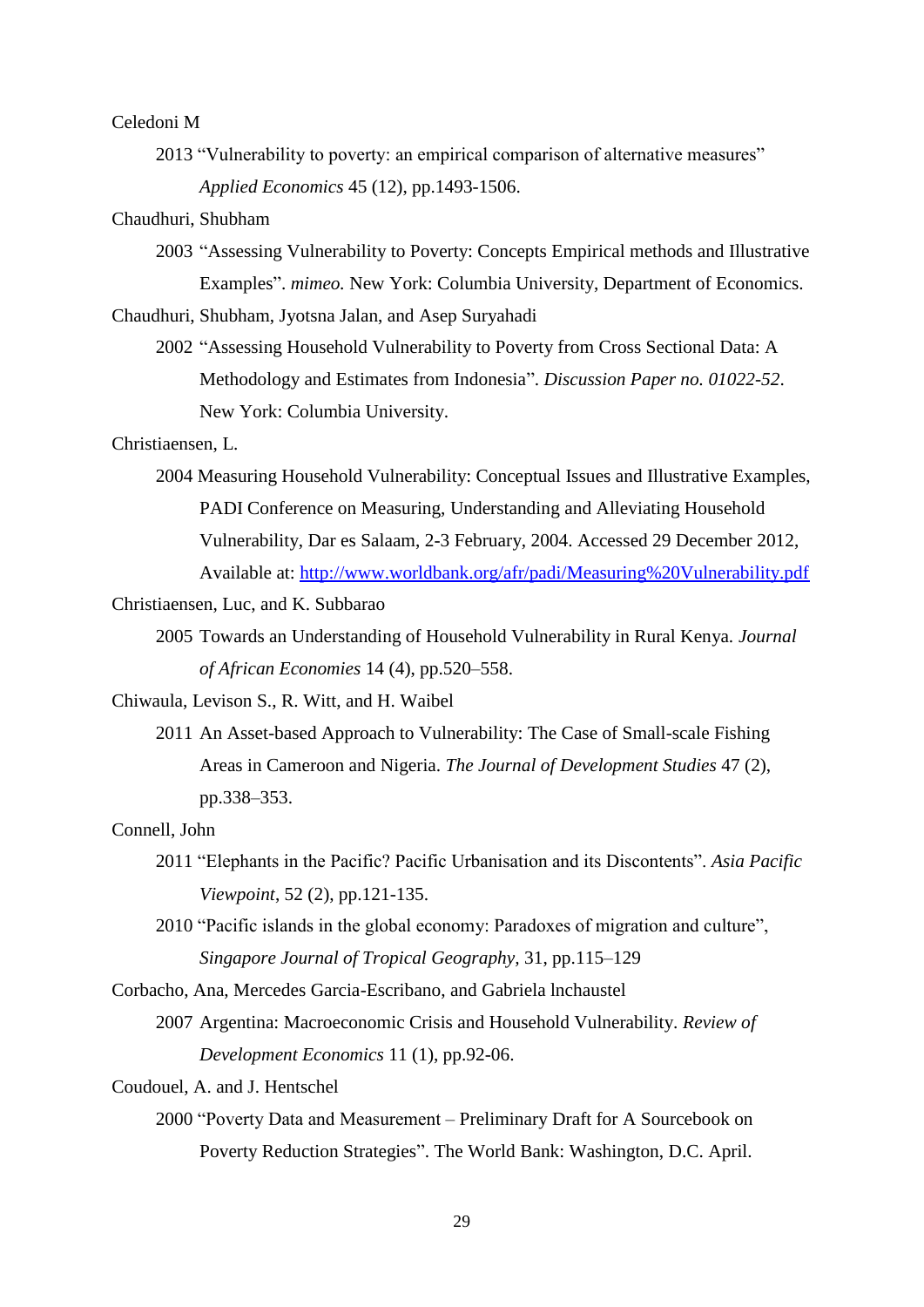Dercon, Stefan

- 2001 *Assessing Vulnerability to Poverty*. mimeo*,* Oxford: University of Oxford, Department of Economics.
- 2006 Vulnerability: A Micro Perspective. *QEH Working Paper Series – QEHWPS149*, Oxford: University of Oxford, Department of International Development.

Dercon, S. and P. Krishnan

2000."Vulnerability, seasonality and poverty in Ethiopia". *Journal of Development Studies* 36 (6), pp.25-53.

del Ninno C., G Vecchi and N Hussain

2006, "Poverty, Risk and Vulnerability in Pakistan", Centre for Research in Poverty and Income Distribution (CRPRID). Planning Commission, Government of Pakistan.

Fafchamps, M and S. Gavian

- 1997 "The Determinants of Livestock Prices in Niger," *Journal of African Economies, Centre for the Study of African Economies (CSAE)*, 6(2), pp. 255-95.
- Feeny, S.
	- 2010 *The Impact of the Global Economic Crisis on the Pacific Region*. Melbourne: Oxfam Australia, February, 2010.

Feeny, S, L. McDonald, A. Posso and J. Donahue

forthcoming "Household Vulnerability and Resilience to Shocks: Findings from the Solomon Islands and Vanuatu", *State Society and Governance in Melanesia* 

Filmer, D., & Pritchett, L. H.

 $2001$  "Estimating wealth effects without expenditure data – or tears: An application to educational enrolments in states of India". *Demography*, 38 (1), pp.115–132.

Foster J, J Greer and E Thorbecke

1984 "A Class of Decomposable Poverty Measures", *Econometrica*, 52, pp.761-766.

Glewwe, P. and G Hall.

1998 Are some groups more vulnerable to macroeconomic shocks than others?: Hypothesis tests based on panel data from Peru. *Journal of Development Economics*, 56 (1), pp.181-206.

Guimarães, R J R

2007 "Searching for the Vulnerable: A Review of the Concepts and Assessments of Vulnerability Related to Poverty", *The European Journal of Development Research* 19, pp.234–250.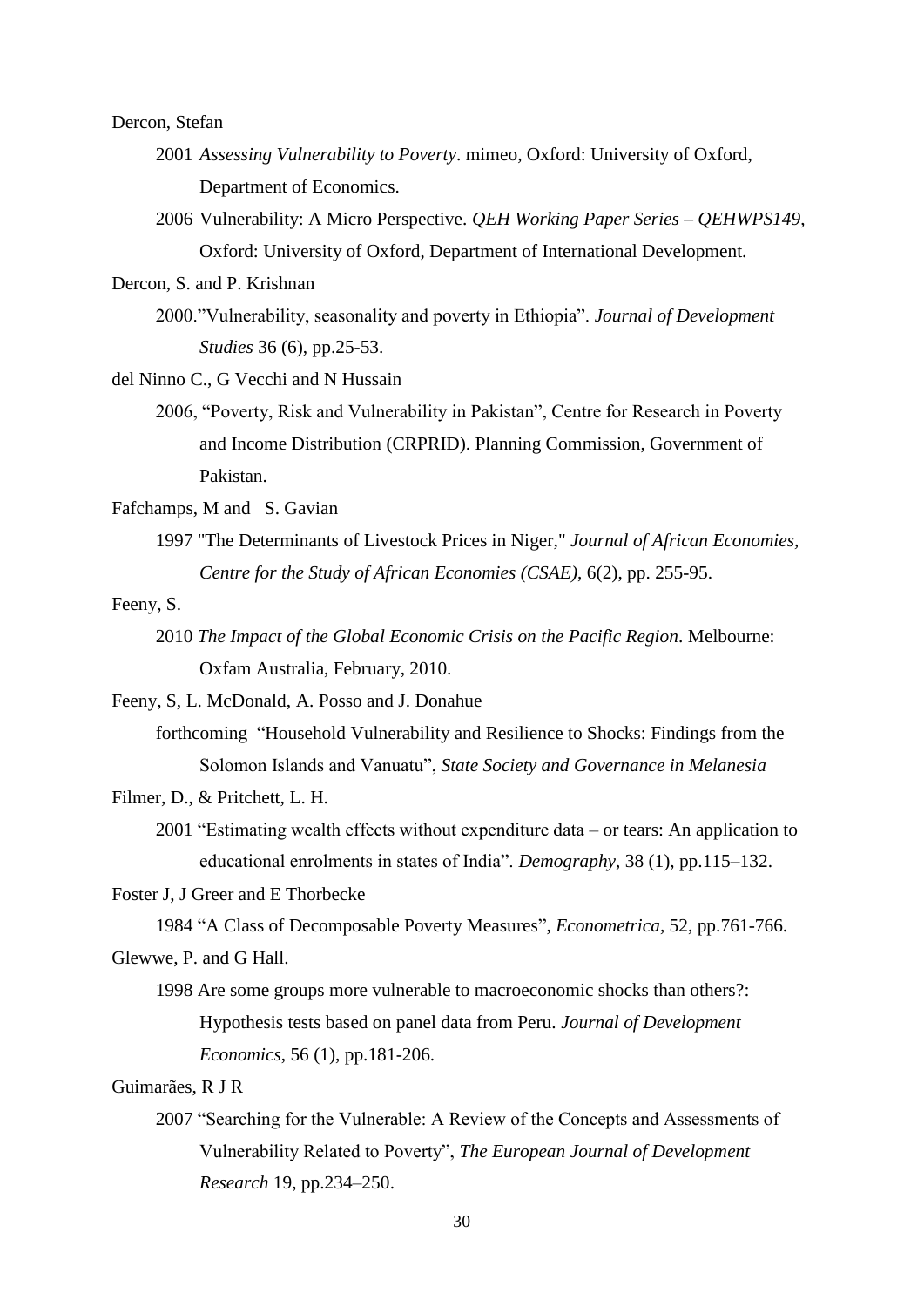Günther, Isabel, and Kenneth Harttgen

2009 "Estimating Households Vulnerability to Idiosyncratic and Covariate Shocks: A

Novel Method Applied in Madagascar". *World Development* 37, pp.1222–1234.

Goldstein, H.

1999. *Multilevel statistical models*. London: Arnold.

Government of the Republic of Vanuatu (GOV)

2006 ―Priorities and Action Agenda 2006 – 2015‖, *Department of Economic and Sector Planning Ministry of Finance and Economic Management,* Port Vila Vanuatu, Accessed 21/1/13, Available at: [http://www.ausaid.gov.au/countries/pacific/vanuatu/Documents/government-of-](http://www.ausaid.gov.au/countries/pacific/vanuatu/Documents/government-of-vanuatu-priorities-action-agenda-2006-15.pdf)

[vanuatu-priorities-action-agenda-2006-15.pdf](http://www.ausaid.gov.au/countries/pacific/vanuatu/Documents/government-of-vanuatu-priorities-action-agenda-2006-15.pdf)

Guillaumont, Patrick

- 2010 Assessing the Economic Vulnerability of Small Island Developing States and the Least Developed Countries. Journal of Development Studies 46 (5), pp.828–854.
- Hoddinott, J. and A. Quisumbing
	- 2003 Methods for microeconometric risk and vulnerability assessments: A review with empirical examples. *Unpublished Manuscript.*
- Imai, K., R. Gaiha and W. Kang
	- 2011 Vulnerability and Poverty Dynamics in Vietnam, *Applied Economics*, 43, pp.3603-3618.
- Jha, R. and T. Dang
	- 2010 "Vulnerability to Poverty in Papua New Guinea in 1996." *Asian Economic Journal* 24 (3), pp. 235-251.

Kamanou, Gisele, and Jonathan Morduch

2004 Measuring Vulnerability to Poverty. In *Insurance Against Poverty*, edited by Stefan Dercon, United Nations University, Helsinki: Oxford University Press and World Institute for Development Economics.

Kurosaki T

2010 "Targeting the Vulnerable and the Choice of Vulnerability Measures: Review and Application in Pakistan" *The Pakistan Development Review*, 49 (2), pp. 87-103.

Malvatumauri National Council of Chiefs

2012 *Alternative Indicators of Well-being for Melanesia*: Vanuatu Pilot Study report, Port Vila, Vanuatu.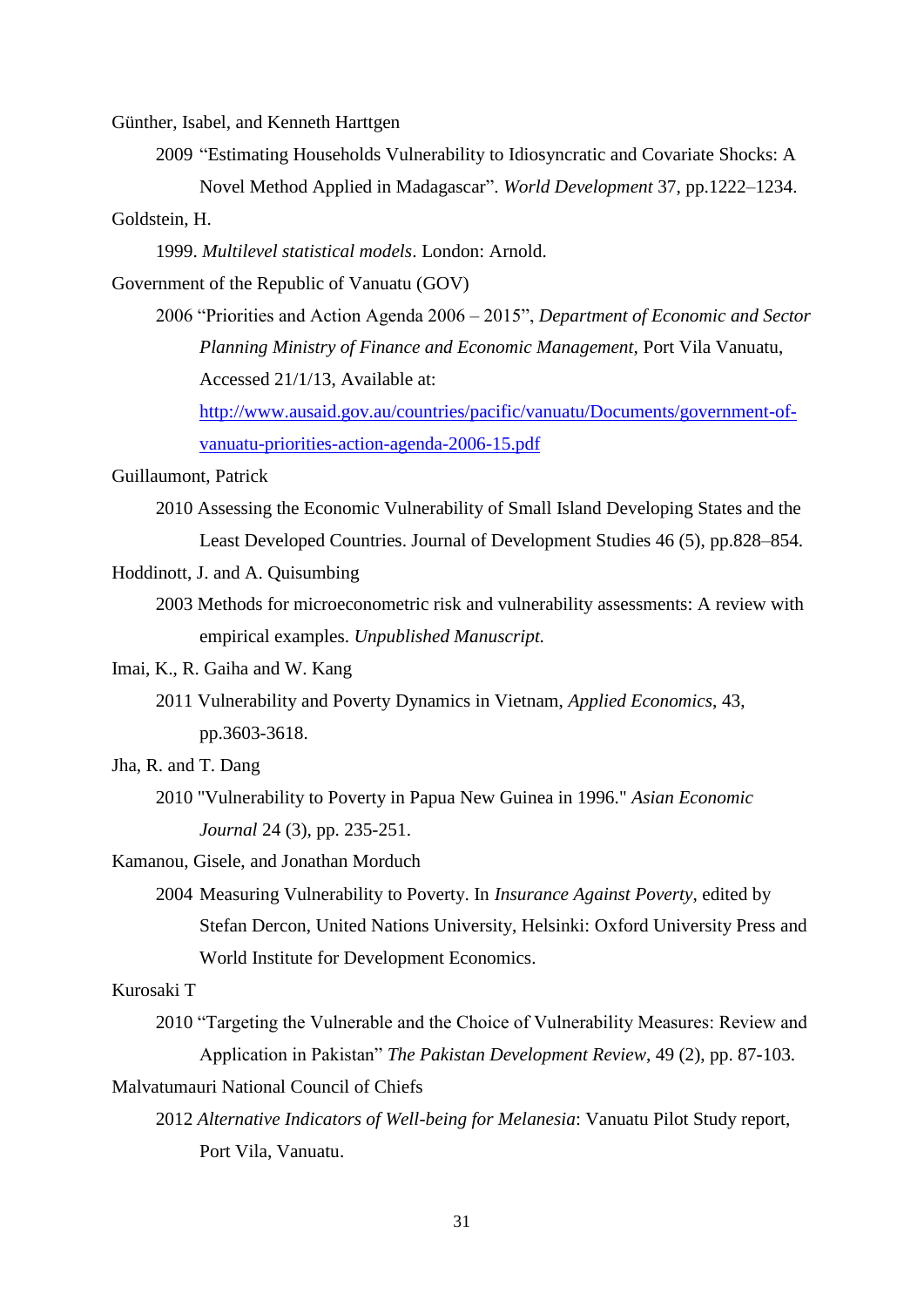McGillivray, M., Naudé, W. and Santos-Paulino, A.

2008 ‗Small island states development challenges: introduction', *Journal of International Development*, 20 (4), pp. 481–485.

## Moser, C

- 2001 "Insecurity and social protection has the World Bank got it right?" *Journal of International Development*, 13, pp.361-368.
- Naude, Wim, Amelia Santos-Paulino, and Mark McGillivray
	- 2009 "Measuring Vulnerability: An Overview and Introduction". Oxford Development *Studies* 37 (3), pp.183–191.
- Pritchett, Lant, Asep Suryahadi, and Sudarno Sumarto
	- 2000 Quantifying Vulnerability to Poverty: A Proposed Measure with Applications to Indonesia. *SMERU Working Paper*, Social Monitoring and Early Response Unit, Washington: World Bank.

Ravallion, Martin

2010 "Mashup Indices of Development". *Policy Research Working Paper No. 5432*, World Bank, Washington.

## Regenvanu, Ralph

2009 ―The traditional economy as the source of resilience in Melanesia*"*. *Mimeo*. Port Vila: Vanuatu Cultural Centre.

Rosenzweig, M. and K. Wolpin.

1993 "Credit Market Constraints, Consumption Smoothing and the Accumulation of Durable Production Assets in Low-Income Countries: Investments in Bullocks in India." *Journal of Political Economy*, Vol. 101 (2), pp.223-244.

#### Santos-Paulino A

2011 "Fragility and Vulnerability in Small Island Developing States: Issues and Challenges" *First meeting of the Caribbean Development Round Table, ECLAC,* Port of Spain, 13 September 2011.

## Schultz, T.W.,

1975 ―Human Capital and Disequilibrium. *Journal of Economic Literature,* 13. pp.827– 846.

Suryahadi, Asep, and Sudarno Sumarto

2003 Poverty and Vulnerability in Indonesia Before and After the Economic Crisis. *Asian Economic Journal,* 17 (1), pp. 45–64.

Tesliuc, Emil, and Kathy Lindert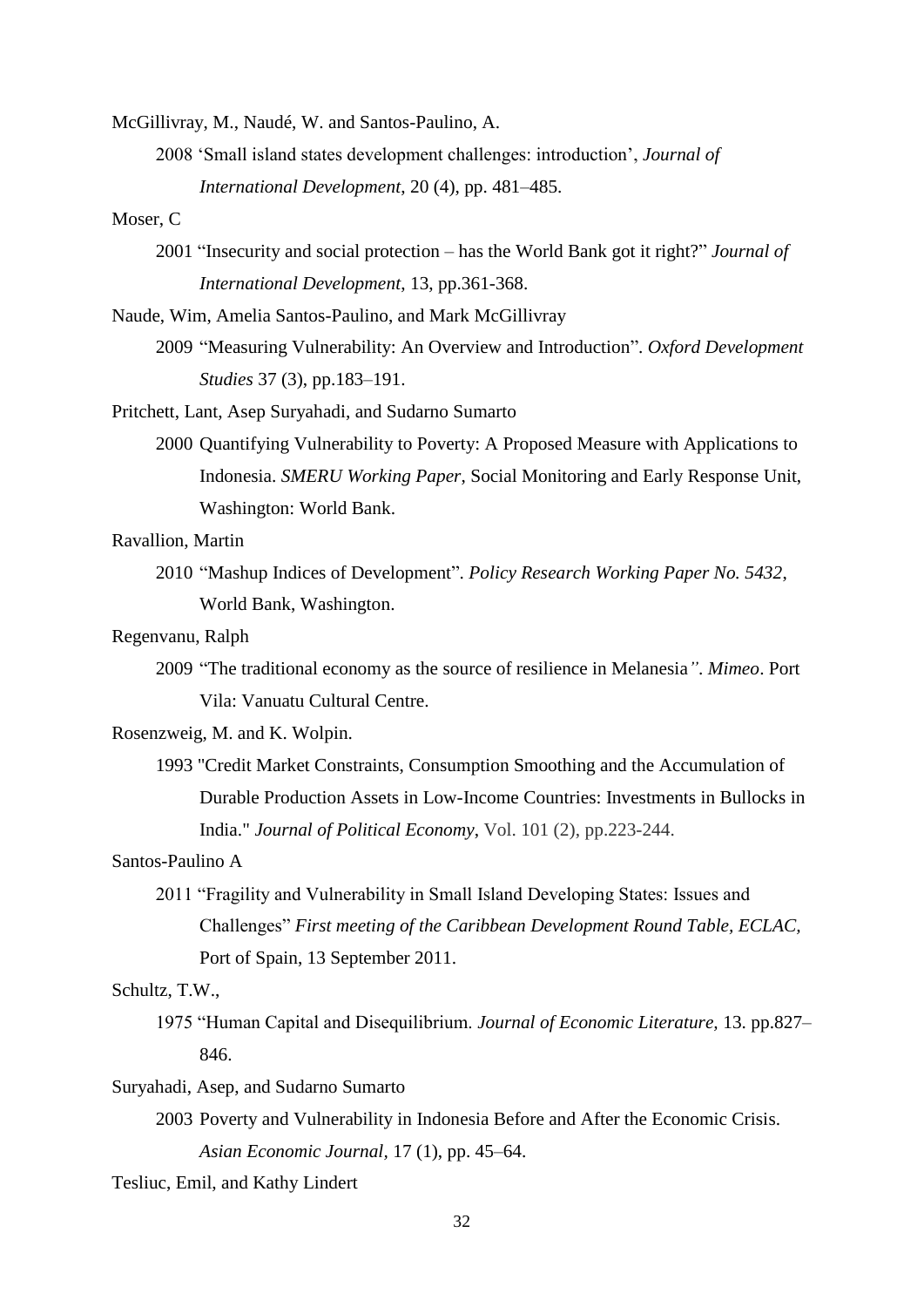2004 Risk and Vulnerability in Guatemala: A Quantitative and Qualitative Assessment. *Social Protection Discussion Paper 0404*. Washington: World Bank.

#### United Nations

- 2011 LDC information: The criteria for identifying least developed countries Overview. Updated September 2011. Available at: [http://www.un.org/en/development/desa/policy/cdp/ldc/ldc\\_criteria.shtmlA](http://www.un.org/en/development/desa/policy/cdp/ldc/ldc_criteria.shtml)ccesse d 21/1/13
- 2013 UN Target for ODA to LDCs (IPoA). Accessed 27/1/13, Available at: [http://iif.un.org/content/un-target-oda-ldcs-ipoa accessed 21/1/13](http://iif.un.org/content/un-target-oda-ldcs-ipoa%20accessed%2021/1/13)

## UNDP

2010 *Human Development Report 2010*, United Nations Development Programme, New York, Palgrave Macmillan.

## World Bank

- 2000 *World Development report 2000/01: Attacking Poverty*. New York: Oxford University Press.
- 2012 *Survey on International Support Measures specific to the Least Developed Countries (LDCs) related to Multilateral Official Development Assistance (ODA): Summary Results prepared by the United Nations Department of Economic and Social Affairs (DESA) and the Committee for Development Policy (CDP) Secretariat*. Accessed 21/1/13, Available at:

[http://esango.un.org/ldcportal/documents/10179/38203/sum\\_results\\_multi\\_world](http://esango.un.org/ldcportal/documents/10179/38203/sum_results_multi_worldbank.pdf) [bank.pdf](http://esango.un.org/ldcportal/documents/10179/38203/sum_results_multi_worldbank.pdf)

## WTO

2013 *Work on special and differential provisions*, World Trade Organization, Geneva, Accessed 21/1/13, Available at

[http://www.wto.org/english/tratop\\_e/devel\\_e/dev\\_special\\_differential\\_provisions](http://www.wto.org/english/tratop_e/devel_e/dev_special_differential_provisions_e.htm) [\\_e.htm](http://www.wto.org/english/tratop_e/devel_e/dev_special_differential_provisions_e.htm)

Zhang, Yuan, and Guanghua Wan

- 2006 An Empirical Analysis of Household Vulnerability in Rural China. *Journal of the Asia Pacific Economy,* 11 (2), pp.196–212.
- 2009 How Precisely Can We Estimate Vulnerability to Poverty? *Oxford Development Studies,* 37 (3), pp.277–287.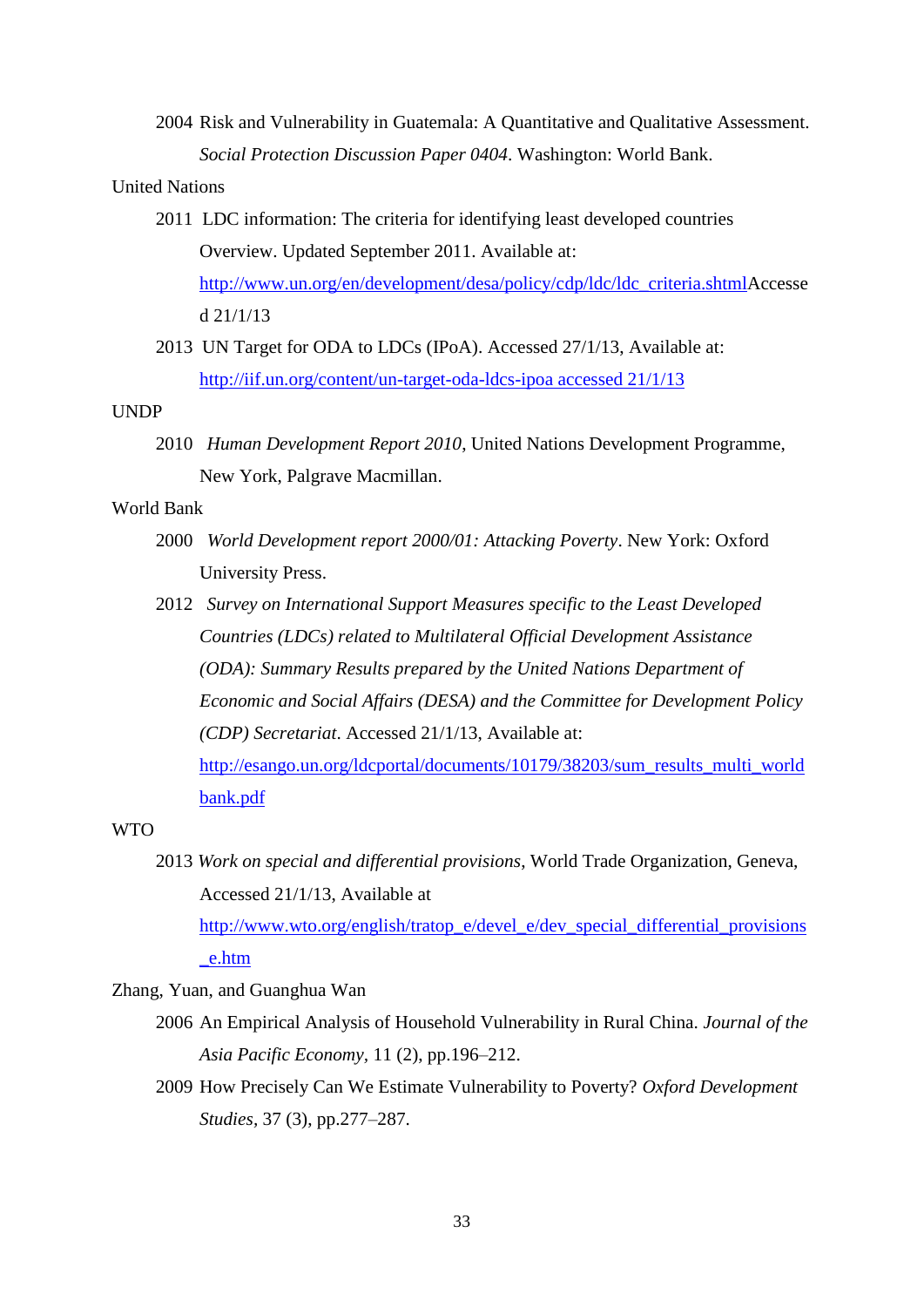## **Table A1: Wealth Index**

| Asset               | Coefficient | Asset                                       | Coefficient |
|---------------------|-------------|---------------------------------------------|-------------|
| Clock: Yes          | 0.20264     | Unimproved Drinking Water: Yes*             | $-0.205437$ |
| Clock: No           | $-0.185564$ | Unimproved Drinking Water: No               | 0.029644    |
| Bicycle: Yes        | 0.262909    | <b>Flush Toilet: Yes</b>                    | 0.211278    |
| Bicycle: No         | $-0.055086$ | Flush Toilet: No                            | $-0.206033$ |
| Radio: Yes          | 0.153883    | <b>Electricity:</b> Yes                     | 0.226813    |
| Radio: No           | $-0.146336$ | Electricity: No                             | $-0.241529$ |
| TV: Yes             | 0.387999    | <b>High Quality Building Materials: Yes</b> | 0.185082    |
| TV: No              | $-0.163775$ | High Quality Building Materials: No         | $-0.325069$ |
| Computer: Yes       | 0.640765    | High Quality Roofing Materials: Yes         | 0.231306    |
| Computer: No.       | $-0.059719$ | High Quality Roofing Materials: No          | $-0.221814$ |
| Sewing Machine: Yes | 0.183846    | Cook with Biomass: Yes                      | $-0.067015$ |
| Sewing Machine: No  | $-0.144014$ | Cook with Biomass: No                       | 0.46443     |
| Mobile Phone: Yes   | 0.094744    | Inside Kitchen: Yes                         | 0.337201    |
| Mobile Phone: No    | $-0.506727$ | Inside Kitchen: No                          | $-0.081799$ |

\*According to WHO/UNICEF definitions<sup>19</sup>

The first Eigenvalue 5.49 the second is 1.59

l,

## **Table A2: Traditional Wealth Index**

| Asset                       | Coefficient | Asset                                                        | Coefficient |
|-----------------------------|-------------|--------------------------------------------------------------|-------------|
| Pig: Yes                    | 0.390221    | <b>Saltwater Access: Yes</b>                                 | 0.109720    |
| Pig: No                     | $-0.215211$ | <b>Saltwater Access: No</b>                                  | $-0.434774$ |
| Chicken: Yes                | 0.413282    | Garden: Yes                                                  | 0.100600    |
| Chicken: No                 | $-0.215666$ | Garden: No                                                   | $-0.717568$ |
| Canoe: Yes                  | 0.292852    | Can access garden in $\leq 30$ mins: Yes                     | 0.077477    |
| Canoe: No                   | $-0.347879$ | Can access garden in $\leq 30$ mins: No                      | $-0.094398$ |
| <b>Rent Land: Yes</b>       | $-0.855383$ | Decision Maker in Household Regarding<br>Expenditure: Male   | $-0.140385$ |
| Rent Land: No.              | 0.062899    | Decision Maker in Household Regarding<br>Expenditure: Female | 0.023346    |
| Member of Church group: Yes | 0.047408    | Decision Maker in Household Regarding<br>Expenditure: Both   | 0.175577    |
| Member of Church group: No  | $-0.257614$ |                                                              |             |

The first Eigenvalue 2.74 the second is 1.39

**.** 

<sup>&</sup>lt;sup>19</sup> [http://www.wssinfo.org/definitions-methods/watsan-categories/,](http://www.wssinfo.org/definitions-methods/watsan-categories/) accessed 21 1 2011, accessed 19<sup>th</sup> September 2012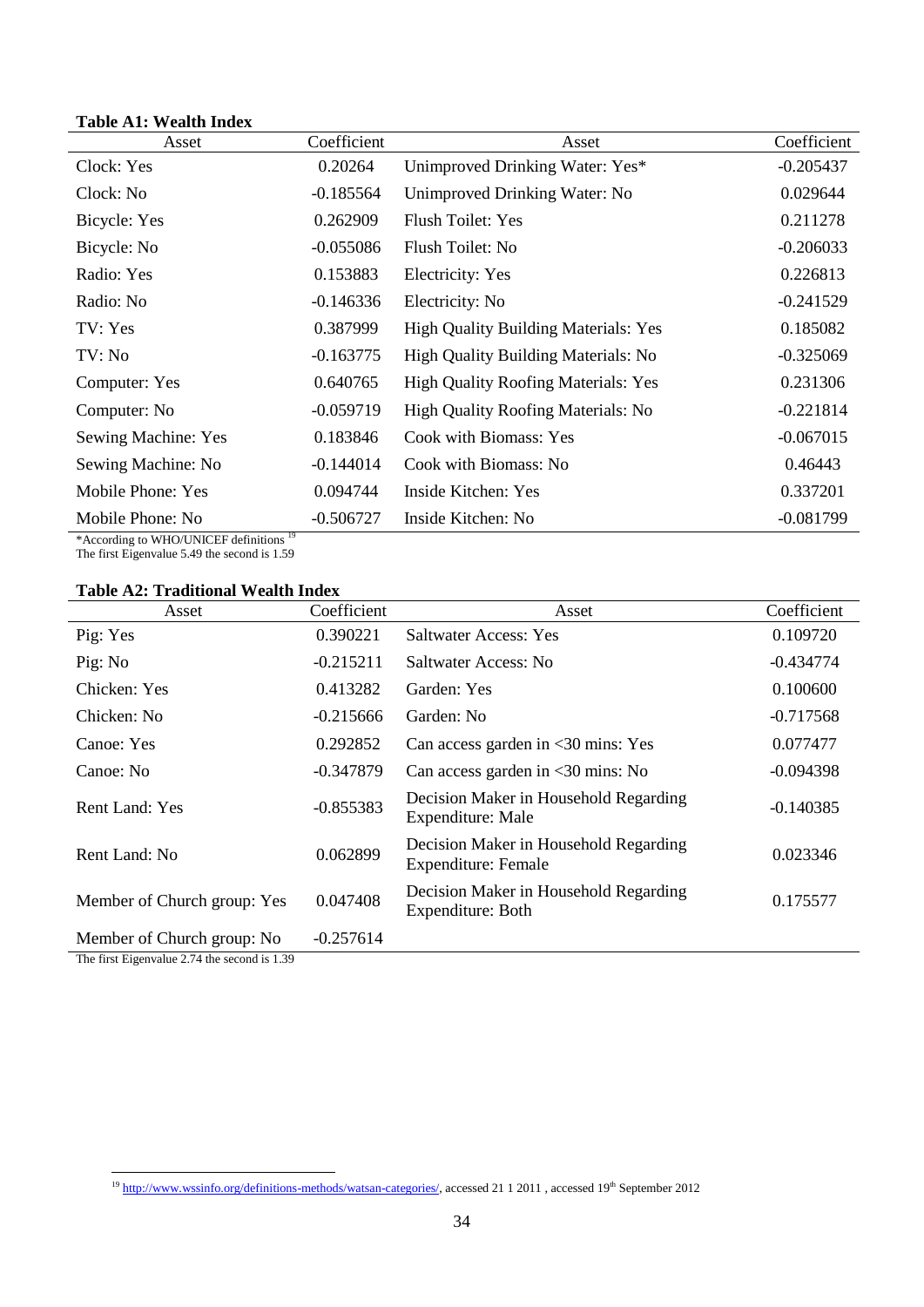|                                  |                                                                                                                      |      | <b>Capital City</b><br>$N = 174$ |        | <b>Non-Capital City</b><br>$N = 781$ |        |
|----------------------------------|----------------------------------------------------------------------------------------------------------------------|------|----------------------------------|--------|--------------------------------------|--------|
| <b>Variable Name</b>             | <b>Variable Description</b>                                                                                          | Obs. | <b>Mean</b>                      | St dev | Mean                                 | St dev |
| <b>Dependent Variable</b>        |                                                                                                                      |      |                                  |        |                                      |        |
| Weighted MPI deprivations        | Weighted score of ten deprivations across three dimensions of wellbeing:<br>health; education; and living standards. | 955  | 0.2083                           | 0.1574 | 0.2061                               | 0.1367 |
| <b>Household Characteristics</b> |                                                                                                                      |      |                                  |        |                                      |        |
| Wealth                           | Conventional Wealth Index                                                                                            | 955  | 0.3222                           | 0.8484 | $-0.074$                             | 1.135  |
| <b>Traditional Wealth</b>        | <b>Traditional Wealth Index</b>                                                                                      | 945  | $-0.5930$                        | 1.0950 | 0.1196                               | .8487  |
| Gender Head                      | Gender of household head: male= 0 female = 1                                                                         | 955  | 0.1264                           | 0.3333 | 0.1241                               | 0.3333 |
| Size                             | Number of people living in the household                                                                             | 955  | 6.178                            | 3.1563 | 5.2129                               | 2.333  |
| Size Squared                     | Number of people living in the households (squared)                                                                  | 955  | 48.074                           | 64.788 | 32.610                               | 29.701 |
| Dependency Ratio                 | Ratio of dependent household members $(>65 \text{ and } <18)$ to working aged<br>household members                   | 945  | 0.7854                           | 0.6635 | 0.9216                               | 0.7852 |
| <b>Adult Education</b>           | Percentage of adults in the household who completed at least one year of<br>secondary school                         | 955  | 0.4619                           | 0.3624 | 0.4091                               | 0.3535 |
| Income Source - Employed         | Household has access to formal employment                                                                            | 507  | 0.7126                           | 0.4538 | 0.4907                               | 0.5002 |
| Income Source - Food<br>Peddler  | Household peddles food                                                                                               | 711  | 0.7011                           | 0.4590 | 0.7542                               | 0.4309 |
| Income Source - Other<br>Peddler | Household peddles non-food items (betelnut, cigarettes, mats, etc)                                                   | 424  | 0.5459                           | 0.4993 | 0.4213                               | 0.4940 |
| Income Source - Cash Crop        | Household sells cash crops (coconut, kava, copra)                                                                    | 420  | 0.1839                           | 0.3885 | 0.4967                               | 0.5003 |
| Urban                            | Urban location of household: rural = 0; urban = 1                                                                    | 337  |                                  |        |                                      |        |
| Vanuatu                          | Country location of household: Solomon Islands = 0; Vanuatu = 1                                                      | 469  |                                  |        |                                      |        |
| <b>Shock Experiences</b>         |                                                                                                                      |      |                                  |        |                                      |        |
| Real inflation shock             | A household experienced an increase in real food prices or real fuel prices                                          | 784  | 0.7873                           | 0.4103 | 0.8284                               | 0.3772 |
| Labour Market Shock              | A household experienced reduced employment (job loss or reduced hours)                                               | 149  | 0.2988                           | 0.4590 | 0.1241                               | 0.3300 |
| <b>Natural Shock</b>             | A household experienced either a natural disaster or a crop loss shock                                               | 647  | 0.6264                           | 0.4851 | 0.6888                               | 0.4632 |

## **Table A3: Descriptive Statistics of Observed Household Characteristics, Shock experiences and Responses to Shocks**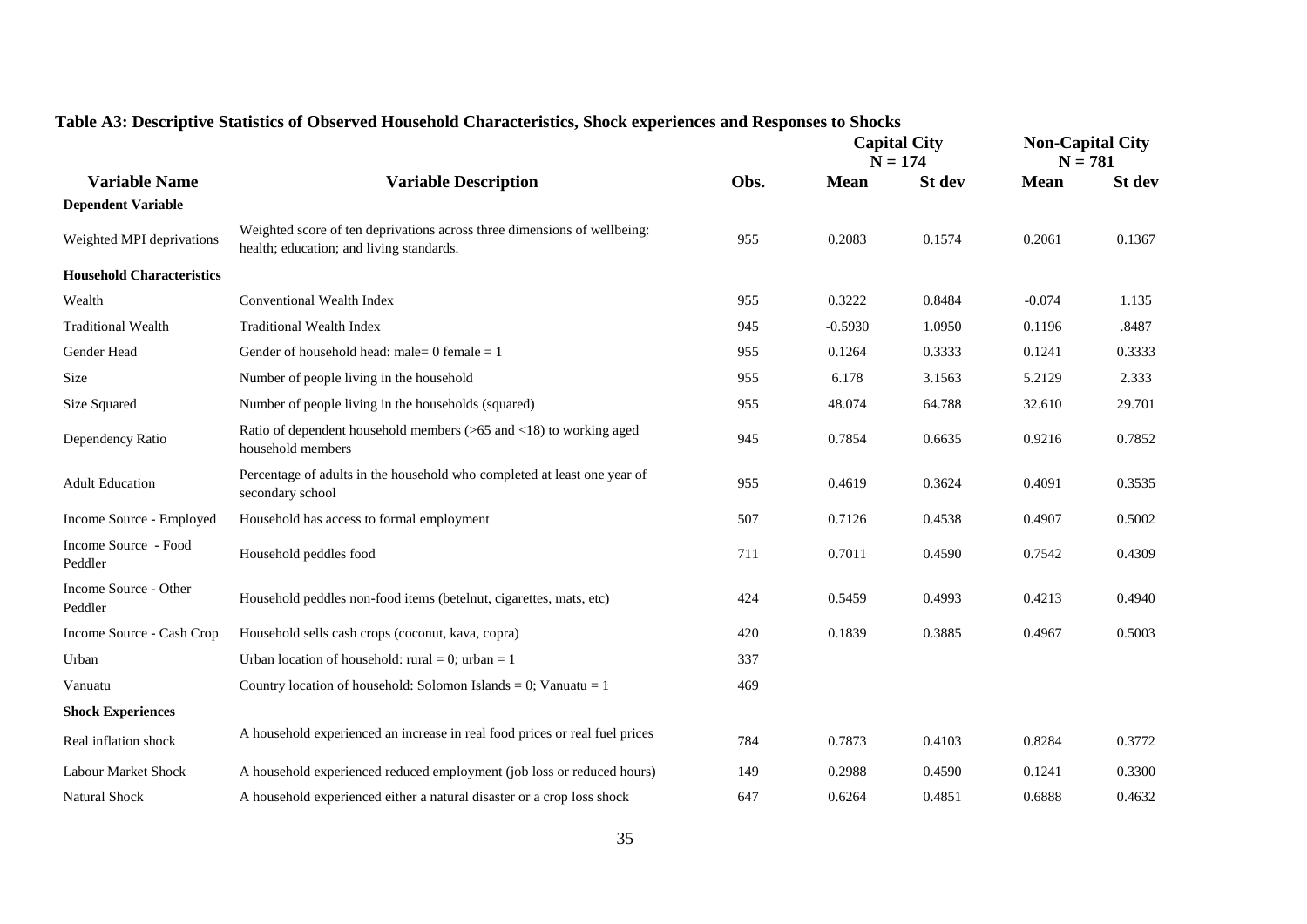| <b>Theft Shock</b>                               | A household experienced crime                                                                                                                                        | 349 | 0.4023 | 0.4917 | 0.3572 | 0.4795 |
|--------------------------------------------------|----------------------------------------------------------------------------------------------------------------------------------------------------------------------|-----|--------|--------|--------|--------|
| Lifestyle Shock                                  | A household experienced death\illness or a custom shock that made life hard                                                                                          | 359 | 0.3850 | 0.4880 | 0.3739 | 0.4841 |
| Other Economic Shock                             | A household experienced reduced demand for goods sold reduced supply of<br>goods sold, reduced remittances, or an increase in household size that made life<br>hard. | 258 | 0.3218 | 0.4685 | 0.2586 | 0.4381 |
| <b>Shock Responses</b>                           |                                                                                                                                                                      |     |        |        |        |        |
| Increase Income                                  | Household looked for more ways to earn income following a shock                                                                                                      | 788 | 0.7988 | 0.4020 | .83098 | 0.3750 |
| Reduce non-discretionary<br>spending (education) | Household reduced spending on children's education following a shock                                                                                                 | 307 | 0.2873 | 0.4538 | 0.3291 | 0.4701 |
| Reduce discretionary<br>spending (demerit)       | Household reduced spending on kava / cigarettes / betelnut / alcohol following<br>a shock                                                                            | 367 | 0.5287 | 0.5006 | 0.3521 | .47793 |
| Use Environment                                  | Household ate more food from garden / reef following a shock                                                                                                         | 776 | 0.7069 | 0.4564 | 0.8361 | 0.3704 |
| Use Traditional Economy                          | Household sought help from family / friend / neighbor following a shock                                                                                              | 566 | 0.6149 | 0.4880 | 0.5877 | 0.4925 |
| Jettison Traditional<br>Economy                  | Household reduced their contributions to traditional fundraising events<br>following a shock                                                                         | 290 | 0.3046 | 0.4615 | 0.3035 | 0.4600 |
| Sell Assets                                      | Household sold assets following a shock                                                                                                                              | 167 | 0.1839 | 0.3885 | 0.1729 | 0.3783 |
| Use Financial                                    | Household used bank account, insurance policy, provident fund account<br>following a shock                                                                           | 121 | 0.1149 | 0.3199 | 0.1293 | 0.3358 |

Income sources are not mutually exclusive. As households were asked to nominate their top five income sources a given households may have access to more than one income source identified in the model. However having a job or public ) and not having a job are mutually exclusive